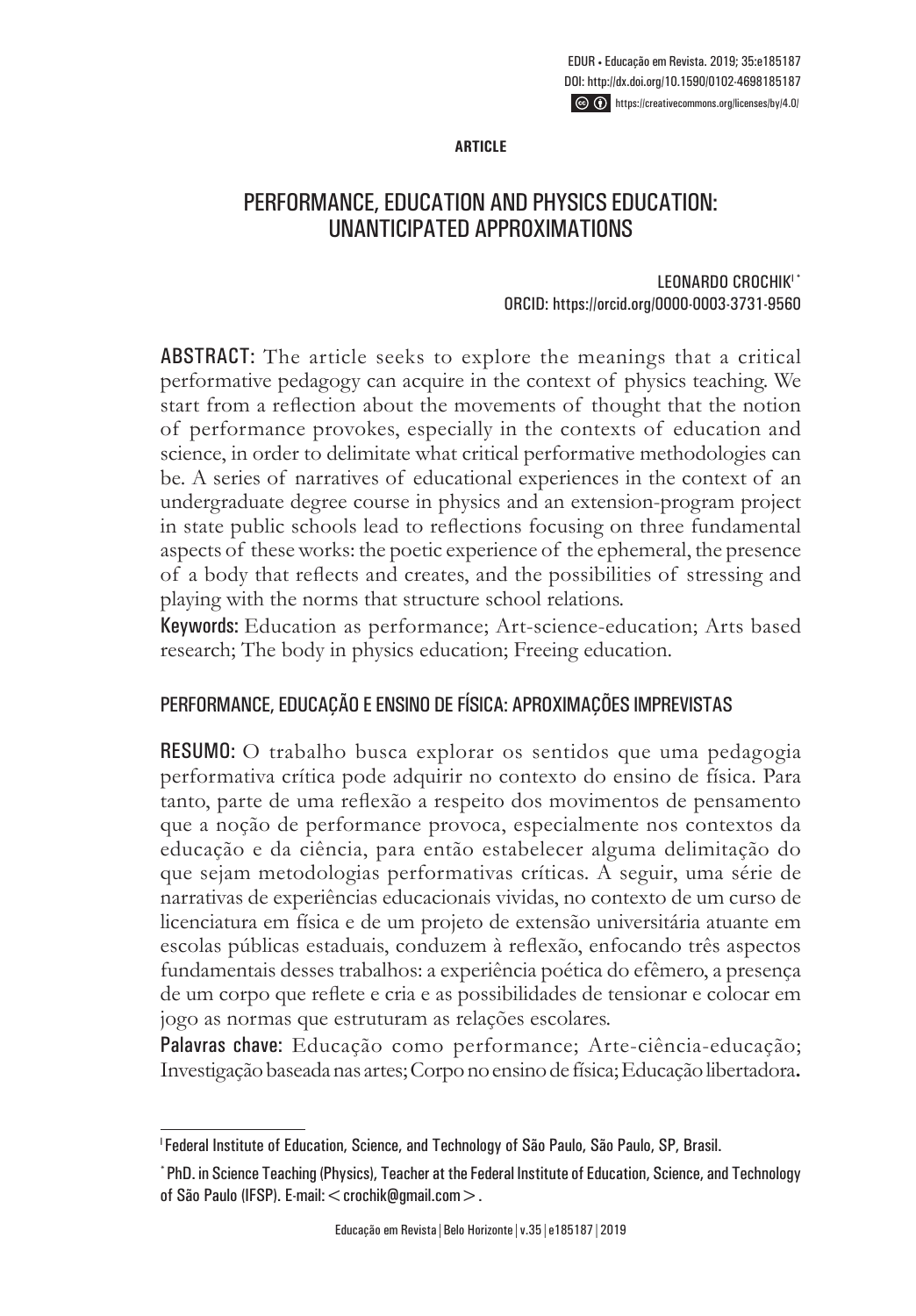#### INTRODUCTION

This study aims to explore the interactions between the concept of performance and the fields of education and the natural sciences and, in particular, to investigate the potentialities of the use of critical performative methodologies in the context of physics education. Defining the possible meanings of such interactions and what the characteristics of these methodologies are is a daunting task since the concept of performance, as discussed throughout this study, seems, historically, not to have been established as a precise or exact concept within a specific theoretical context. Rather, it has developed as a hybrid concept running through an extremely heterogeneous set of fields in an exceedingly powerful way, refusing to fit itself into a single definition. Thus, the following procedure will be adopted for exploring the proposed interactions. First, based on readings about performative approaches found in various disciplinary contexts, several common meanings involved therein will be identified. This may help explain the type of thought movement conducted by such approaches with a focus on the fields of education and nature. Second, after assuming certain defining principles of what critical performative methodologies mean in the educational context, the narratives of several pedagogical events will be adopted as the common thread for a more experiential reflection on the possible meanings, possibilities, and potentialities of these methodologies.

A commentary on the motivation of this study may be the best way to introduce it to the reader. Since 2009, I have been systematically investigating the possibilities of what I now call critical performative methodologies in the context of physics teaching and teacher training. First, during the development of my doctoral thesis (Crochik, 2013), I investigated the potentialities of the relations between art and science, especially in the use of theatrical games in physics teacher training. Since 2006, I have been working on a teacher training course. I conducted a large portion of this study while teaching a course called *Workshop on Teaching Projects*, in which we investigated scientific and pedagogical themes through procedures largely inspired by the systematic examination of theatrical improvisation games developed by Viola Spolin (1998). This course was linked to student internship activities so that the research material was associated both with my experience with the trainees and with the reports of their experiences in the high schools where they were interns. In 2015, I started coordinating a university extension at the same institution – the *Art-Science Project at*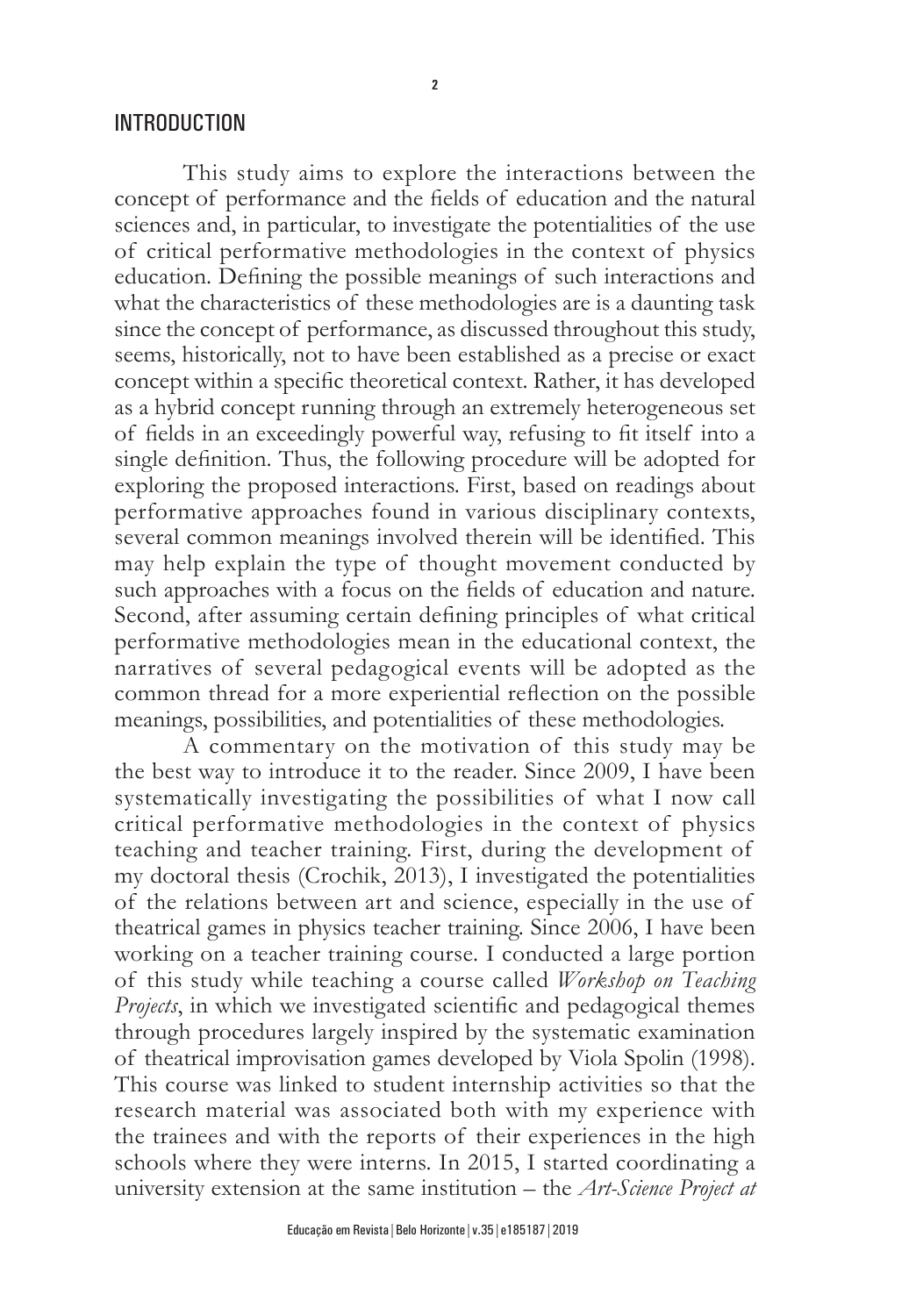*School* – focusing on the development of interventions in state high schools that would approach the relations between art, science, and education in several ways. These interventions are created together by the scholarship holders of the project, most of whom are physics teaching trainees and teachers who are part of the team, based on (i) studies and experiences surrounding specific artistic languages, (ii) an investigation into the relations between these artistic languages and scientific activity, and (iii) close contact with the partner schools where interventions are carried out. The interventions that occur in these schools produce the data that are to be thoroughly investigated in the project. The pedagogical events narrated in the second part of this study stem from the experiences in these two research contexts.

The relations with the theater that were explored in these two studies were less connected with theatrical performance as an artistic *product* and more with the use of *processes* associated with theatrical practice to conduct investigations into both scientific and educational issues. Therefore, the idea arose of collaborative theatrical rehearsals and theatrical improvisation work. These are movements in which subjects are placed in bodily relations, but not in order to repeat certain behaviors that had been previously planned; rather, they were meant for the collective production of an event still unknown by all at the present time. They served as a paradigm for how to investigate, think, and learn. I emphasized the process through which we can learn and investigate from a relationship involving the subjectivity of each participant in an explicit and bodily way. Furthermore, I found a perspective quite similar to the one I had already been working with in the Elyse Lamm Pineau's (2002) definition of critical performative methodologies. This author proposes the following agenda for the educational field (to a certain extent, this has motivated me to deepen my reflections on the context of physics teaching):

> Think about what it means to teach performatively across disciplines and at all levels of curriculum design and implementation. (…) What would a course look like—and more importantly, feel like—if the syllabus were designed according to the model of collaborative group rehearsal? Can performance methodology be integrated across the curriculum in the ways that writing has come to be implemented? An important test of critical performative pedagogy will be to apply it as fruitfully to courses in the hard sciences as to those in the performing arts (PINEAU, 2002, p. 53).

This methodology has provided me with a number of valuable experiences for my pedagogical research. Further, I observed an indication of how relevant this reflection is while witnessing the Occupy the Schools movement in 2015 in São Paulo. As I intend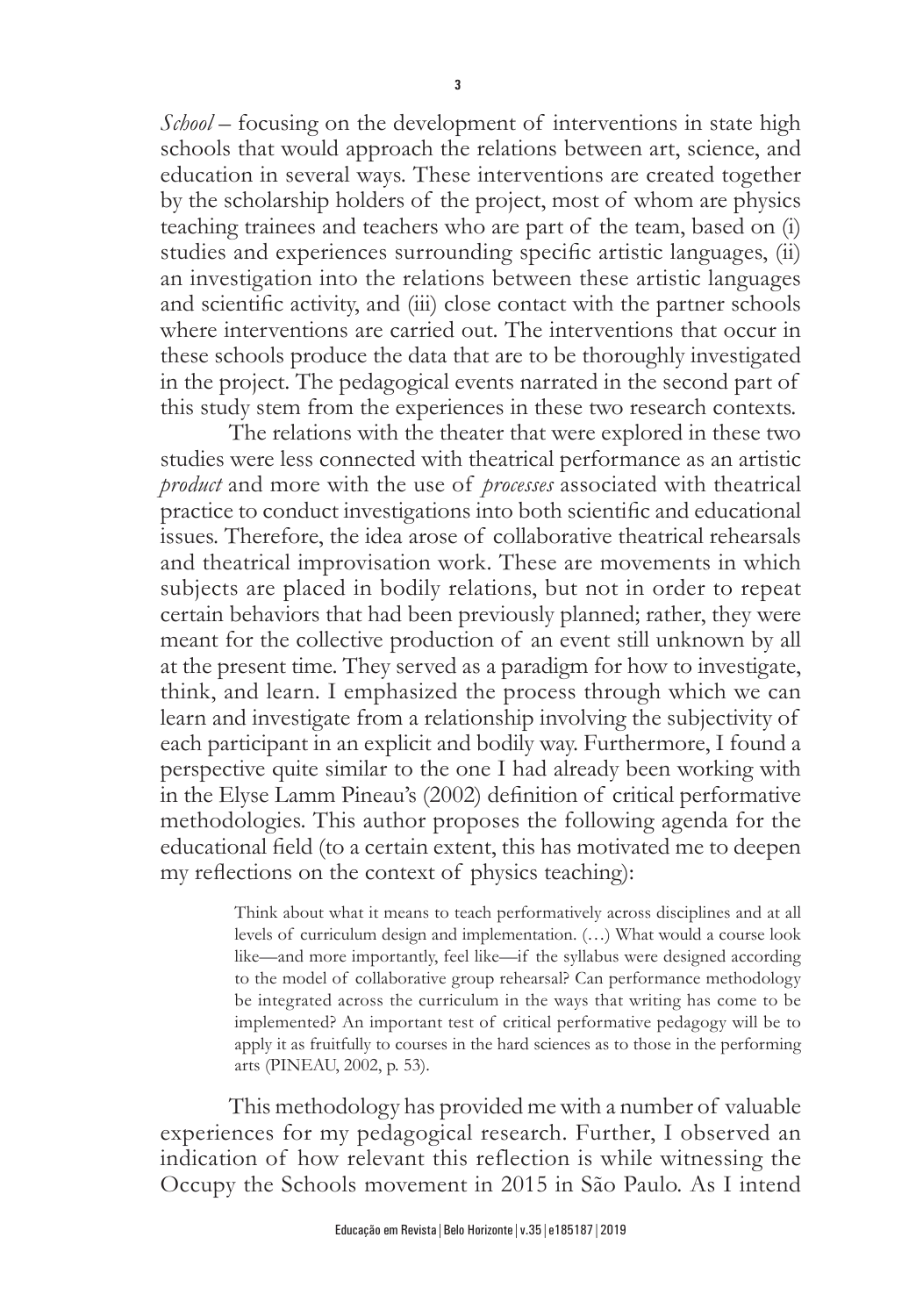to argue in a future study, the Occupy the Schools movement and the unexpected appreciation of the physical space of the schools developed by their students transformed them into places where learning and political action could occur based on the encounters between the subjects found there. Moreover, they revealed how important it is for these students to create ways of learning that value the collective production of thought without dichotomizing body and mind, theory and action, representation and reality, or discipline and pleasure. This can be confirmed in the practices promoted by the students during the Occupy the Schools movement, as well as verbal statements from some of these students such as the following:

> In school education, we are extremely accustomed to looking and being seated one student behind the other. We do not have this eye contact. There are people who have studied here for four or five years, and I tell them, "Wow, I have never seen you, and now that I can look into your eyes, I can understand you, I can see you..." We learned to see here inside (quoted in CAMPOS, MEDEIROS, & RIBEIRO, 2016, p. 134).

As previously stated, I will begin by developing a concept, although not one based on explicit definitions, from some of the uses that the concepts of performance and performativity present in several disciplinary fields to discuss ways of establishing relationships between performance and education and between education and the natural sciences. Following that process, the meanings, possibilities, and potentialities of the use of critical performative methodologies will be discussed, based on the narratives of several events that happened during the *Workshop on Teaching Projects* course and the *Art-Science at School* university extension project*.* We will reflect upon three remarkable characteristics of these methodologies: The poetic experience of the ephemeral, the presence of a body that reflects and creates, and the possibilities of stressing and questioning the norms that structure school relations.

# THE CONCEPT OF PERFORMANCE AND ITS RELATIONS WITH EDUCATION

Learning to read and write is an opportunity for women and men to notice what it means to say the word: a human behavior involving action and reflection. In a true sense, to say the word is to have the right to express oneself and the world, to create and recreate, to decide, to choose (FREIRE, 2001, p. 59).

The concept of performance presents an increasingly broad and relevant spectrum of uses and meanings. This is seen in several fields as varied as the theater and visual arts, anthropology, philosophy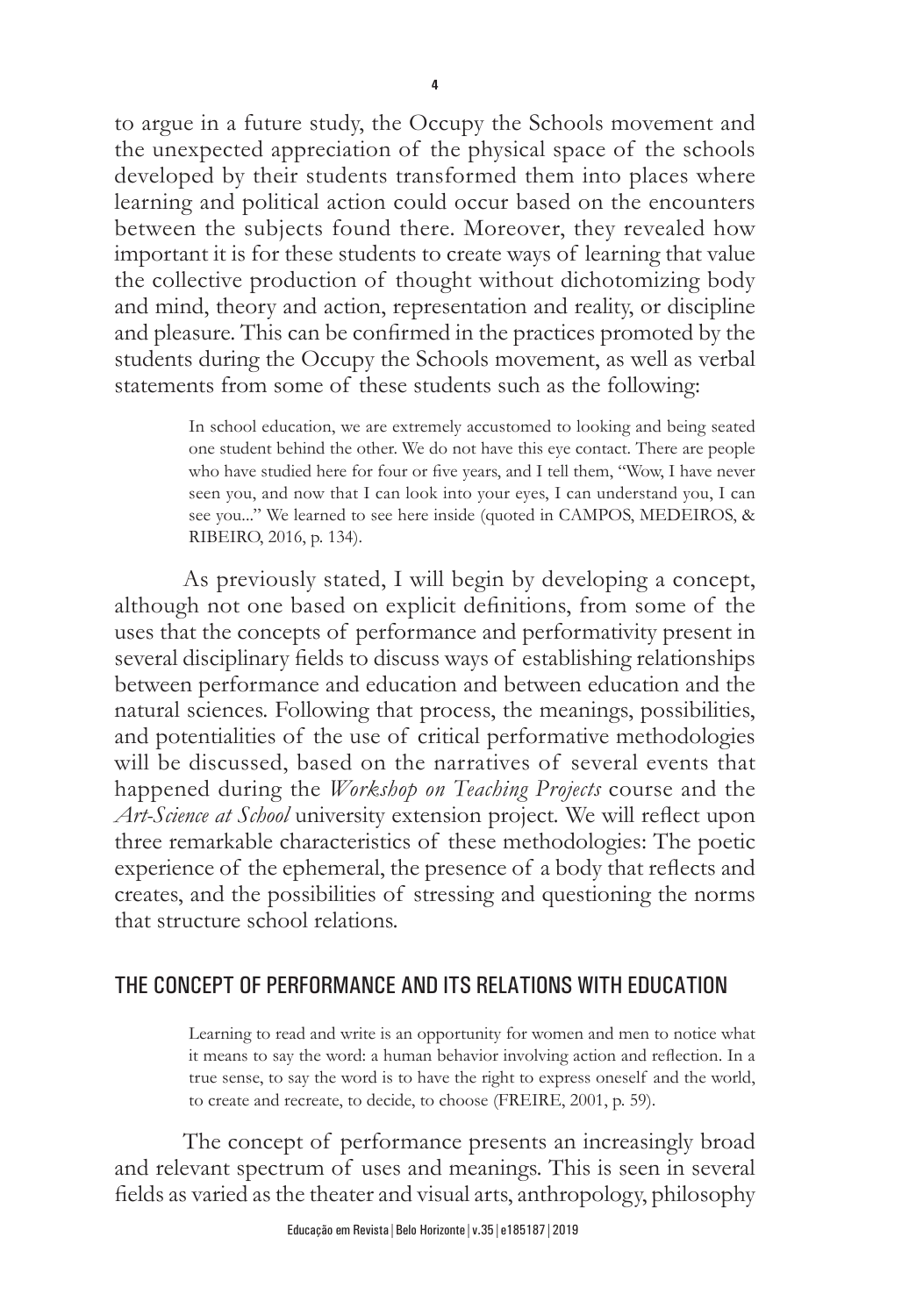of language, and gender studies. Considering the many meanings in which performance is referenced, a common element may be the questioning of the duality between representation and event.

John Austin's How to Do Things with Words (1962) played a relevant inaugural role by addressing "performative utterance," alluding to its ability "to do things," to produce events, rather than merely representing them. When a judge declares two people "husband and wife" or the president of one country declares war on another, these individuals are not symbolically representing a world event, but rather producing this very event through their words. Similarly, as Judith Butler stated (1993), when a doctor declares that a newborn (or a fetus) "is a boy," he is not only representing reality, but producing an event and reproducing an identity. A biopower is established by reiterating discourses and practices; not only does it repress, it also conduces and promotes ways of being and relating. As mentioned by Butler (2017, p. 35), "the point is not only that language acts, but that it acts powerfully."

When discussing the performative character of language, we discover a space of events and action in a universe that is, at first, symbolic and representational. In the opposite direction, we may think about the performative character of certain events by acknowledging a space for representation and, consequently, some kind of theatricality. Richard Schechner (2002) is an important reference in the field of performance studies: he tries to understand events as varied as theatrical presentations, rituals, religious manifestations, political demonstrations, and games according to the concepts of performance and performativity. This questioning of the duality between representation and event is expressed beautifully in the following quotation by Augusto Boal, which serves as the foreword to Schechner's book:

> Usually people say that a truly artistic show will always be unique, impossible to be repeated: never will the same actors, in the same play, produce the same show. Theatre is Life. People also say that, in life, we never really do anything for the first time, always repeating past experiences, habits, rituals, conventions. Life is Theatre (BOAL, quoted in SCHECHNER, 2002, p. vi).

The concept of the "restored behavior" discussed by Schechner poses the question of how it is that spontaneous daily gestures are part of a network of quotes and repetitions, such that we never perform a real action for the first time, but "always for the second to nth time" (SCHECHNER, 2002, p. 36). Regardless of the social cause that may have been responsible for the emergence of a certain pattern of behavior and relations, this network of quotes and repetitions takes on a certain autonomy, even if what caused it is no longer present.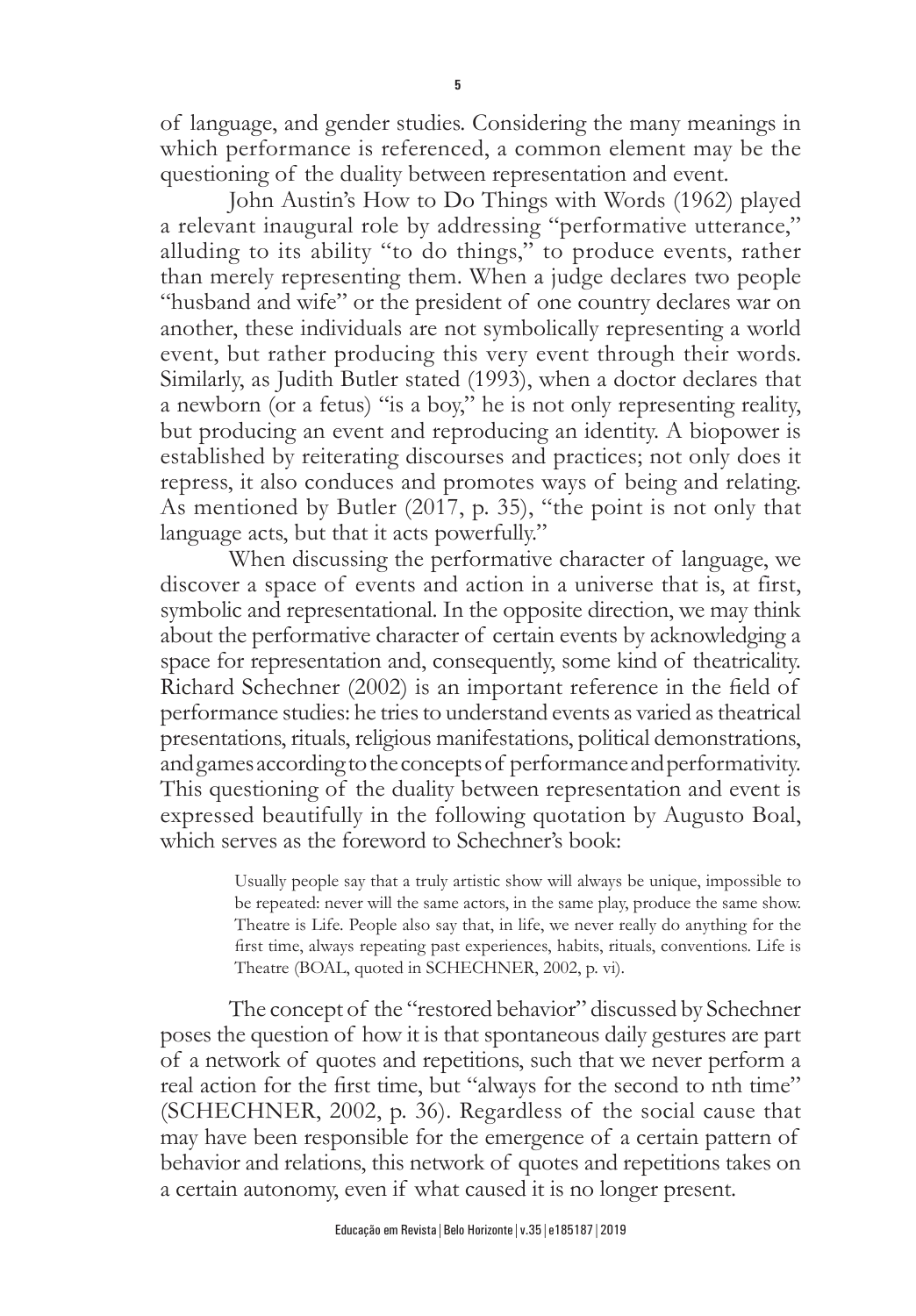Nonetheless, performativity involves not only the processes of repetition and reproduction, but also the way in which unforeseen forms of acting can emerge and thus represent, simply by their appearance, a questioning, a threat to a certain stratified structure of relationships. The concept of gender performativity by Judith Butler serves again as an example. "Gender is received, but surely not simply inscribed on our bodies as if we were merely a passive slate obligated to bear a mark" (BUTLER, 2017, p. 37). The process of the reproduction of gender standards involves embodied practices that never manage to perfectly identify themselves with a specific "ideal" model of identity. In the successive performative representations of these rules, there is room both for their repetition and reproduction and for the possibility of creating new, unforeseen configurations. When put into action, the gender norms are simultaneously reproduced and submitted to transformative possibilities:

> So, first and foremost, to say that gender is performative is to say that it is a certain kind of enactment; (...) the reproduction of gender is thus always a negotiation with power and finally, there is no gender without this reproduction of norms that in the course of its repeated enactments risks undoing or redoing the norms in unexpected ways, opening up the possibility of remaking gendered reality along new lines (BUTLER, 2017, p. 39).

On the one hand, the concept of performance allows us to focus on the repetitions and reiterations that characterize our apparently unique and original life; on the other hand, it draws our attention to precisely the unrepeatable, transient, and, therefore, irreproducible character of events. Repetition implies a transformation, and the transformation arises from a long process of repetition, so these two concepts do not contradict but, instead, complement one another. Consequently, analyzing the performative character of events and representations does not involve concerns about the alleged static and permanent results that they would produce as much as it involves regarding the experience of the process itself in consideration of its impermanence. "The disappearance of the object is fundamental to performance," writes Peggy Phelan (1993, p. 147). "Performance in a strict ontological sense is nonreproductive. (...) the after-effect of disappearance is the experience of subjectivity itself" (p. 148).

There are numerous perspectives on the relation between performance and education, and recent studies in Brazil have explored many of them (ICLE, 2010; ICLE, PEREIRA, & BONATTO, 2017). From the point of view of what I intend to discuss in this study, I would like to highlight two aspects. The first concerns the problematization of the set of discourses, practices, and rituals that,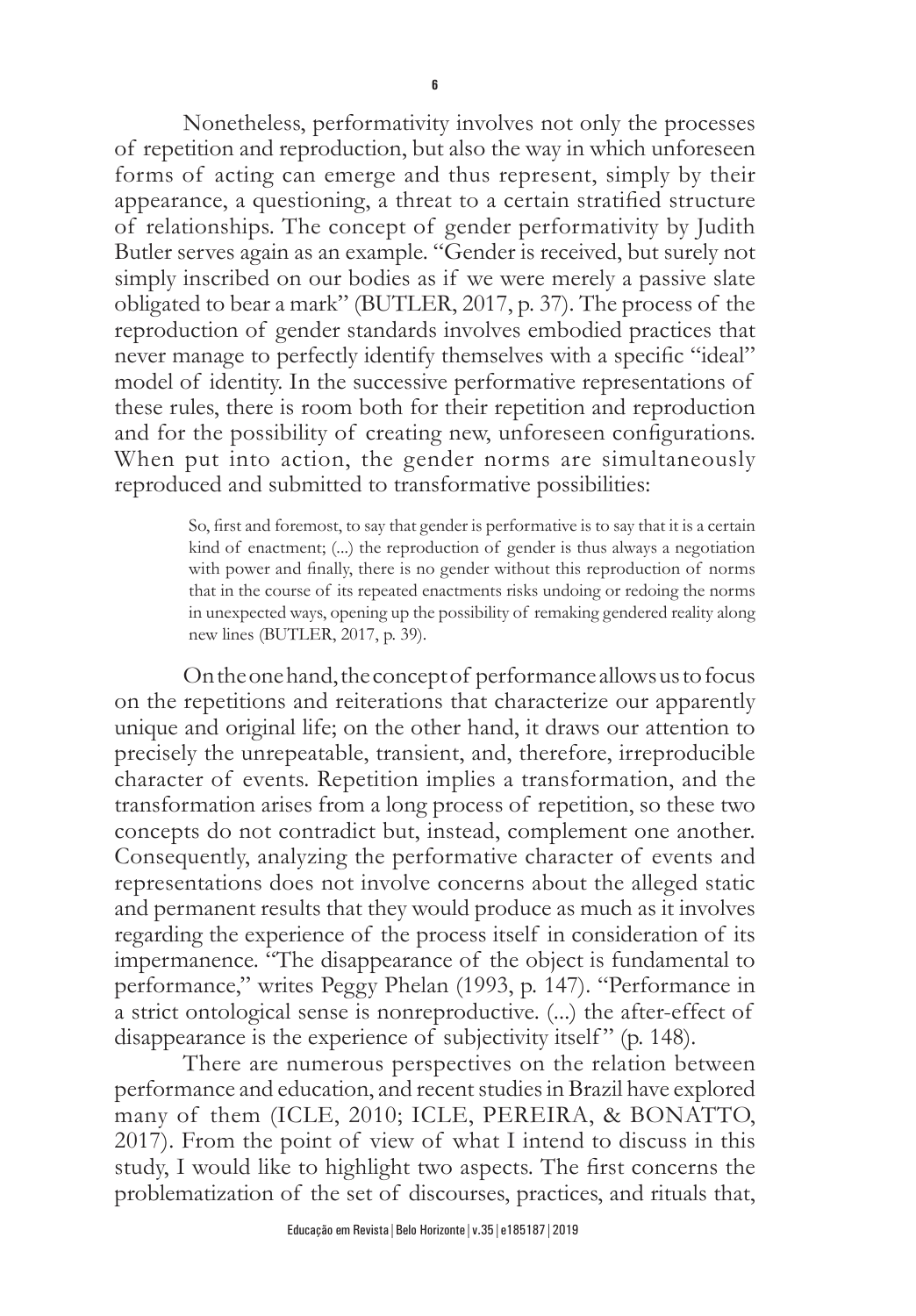in their reiteration, operate to produce "schooled bodies," which reproduce the social relations of discrimination and injustice that characterize our society and have peculiar characteristics, among which we highlight the very exclusion and deletion of the body and its relations in order to develop purely "mental" and "individual" thought and learning, as discussed by Elyse Lamm Pineau (2002).

A second relevant aspect concerns observation of the events that occur in the school and the disruptive potential of the findings of such observation. Instead of an exclusive concern with the reproductive dimension associated with the evaluation of the learning outcomes, we sparked an interest in processes and their impermanence, focusing on the subjective experiences that occur and the emergence of new possibilities of understanding and relating with knowledge, others, and the world. We can, therefore, discuss performative learning methodologies developed within a collaborative rehearsal process (PINEAU, 2002).

From a methodological point of view, a performative perspective on education demands ways of investigation that facilitate finding the dimensions of the experience, the transient and impermanent character associated with educational processes. Along these lines, narrative perspectives (CONNELLY & CLANDININ, 1995; DOMINGO, 2015; LARROSA, 2015; LIMA, GERALDI, & GERALDI, 2015) and Arts-Based Research (BARONE & EISNER, 2012; HERNÁNDEZ-HERNÁNDEZ, 2008) stand out for their questioning of research paradigms that are concerned with objectivity and criteria for scientific validation; these strongly favor the use of questionnaires and other forms of data collection that would guarantee the alleged neutrality of the observer. A narrative perspective, as opposed to this narrow model of scientificity, highlights, rather than obliterates, the relationship between the narrator and the lived experience. Instead of obtaining an unproblematized measure of efficiency, the meanings of the educational experience themselves are being questioned. Without the intention of producing art in the sense that our culture understands the term, they may also help create new possibilities of experience and experimentation in education and account for their multiple meanings when they are recounted because experience, to constitute itself as such, must be narrated, and its meanings questioned and reflected on (LARROSA, 2015). Questioning an experience and seeking ways of expressing its meanings, thus creating opportunities for others to have their own experiences when relating to this expression, may provide a way to understand the arts as well as education.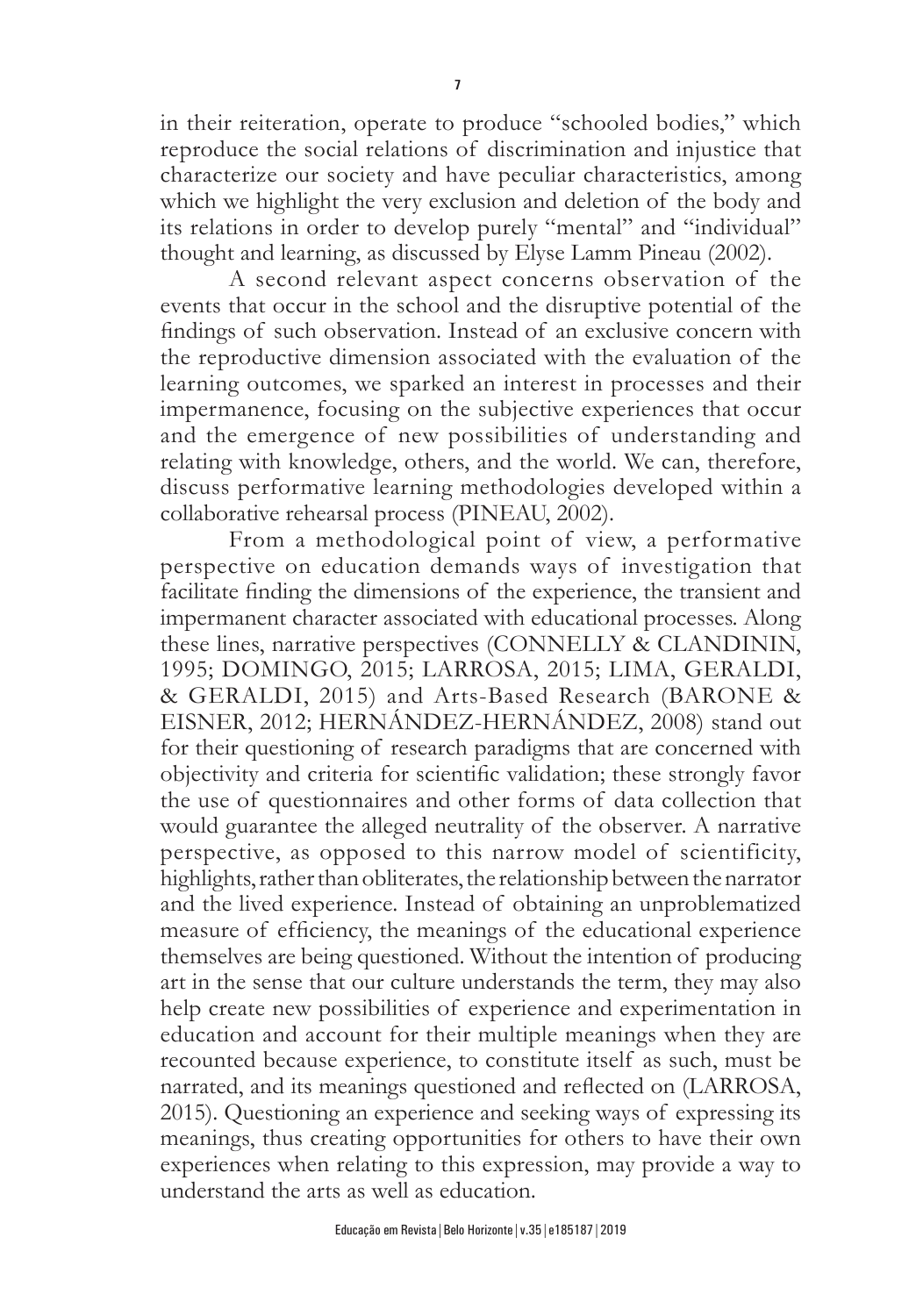#### PERFORMANCE AND THE NATURAL SCIENCES

Based on the same line of reasoning as the previous questioning section, considering the concept of performance and the duality between representation and event, we may be able to investigate some of the hegemonic images regarding the functioning and development of the natural sciences.

For example, philosopher of science Robert Crease (1993) presents an intriguing critique of logical-positivist empiricism by noting how, in the context of this philosophical movement, on the one hand, we seek to base all knowledge on the results of empirical experience, while on the other hand we do not pay attention to or value the very process of this experience, as if it were transparent and unproblematic. We thus reduce scientific experimentation to the theoretical representation of its supposedly definitive logical-mathematical results. By proposing an appreciation of the process of scientific experimentation, Crease, viewing it as performance, emphasizes the very capacity of this experimentation to create worlds and engage in *poiesis*. Similar to what happens in a theatrical performance, the event of experimentation is a unique moment, new each time, where something happens resulting from the confluence of theoretical representations and instruments to produce a phenomenon still to be acknowledged by those who witness it and take part in it. This perspective enables us to escape from the understanding of an experiment as the simple revelation of an already given and pre-existing reality, as well as the understanding of it as an arbitrary, unreal creation. This is a creation of a world originating from the elements configuring our current reality (theories, instruments, world views, materials, languages, affections, and desires), and it is acknowledged through our current repertoire of perception and possibilities of interpretation.

From a phenomenological and hermeneutic perspective, Crease observes the mechanisms of the production of science based on the relations between three moments of scientific practice, which he analogically relates to the activity of theater: (i) the moment of the theoretical *representation* of a phenomenon, regarded as the writing of a theatrical text; (ii) the process of presenting this phenomenon through an experimental performance, analogous to a theatrical performance; and (iii) the acknowledgement of this phenomenon by the scientific community, analogous to the recognition of the public and the critique of a theatrical performance. Based on this analogy, it can be concluded that neither is the theoretical representation identical to the phenomenon, nor does it exhaust all the complexity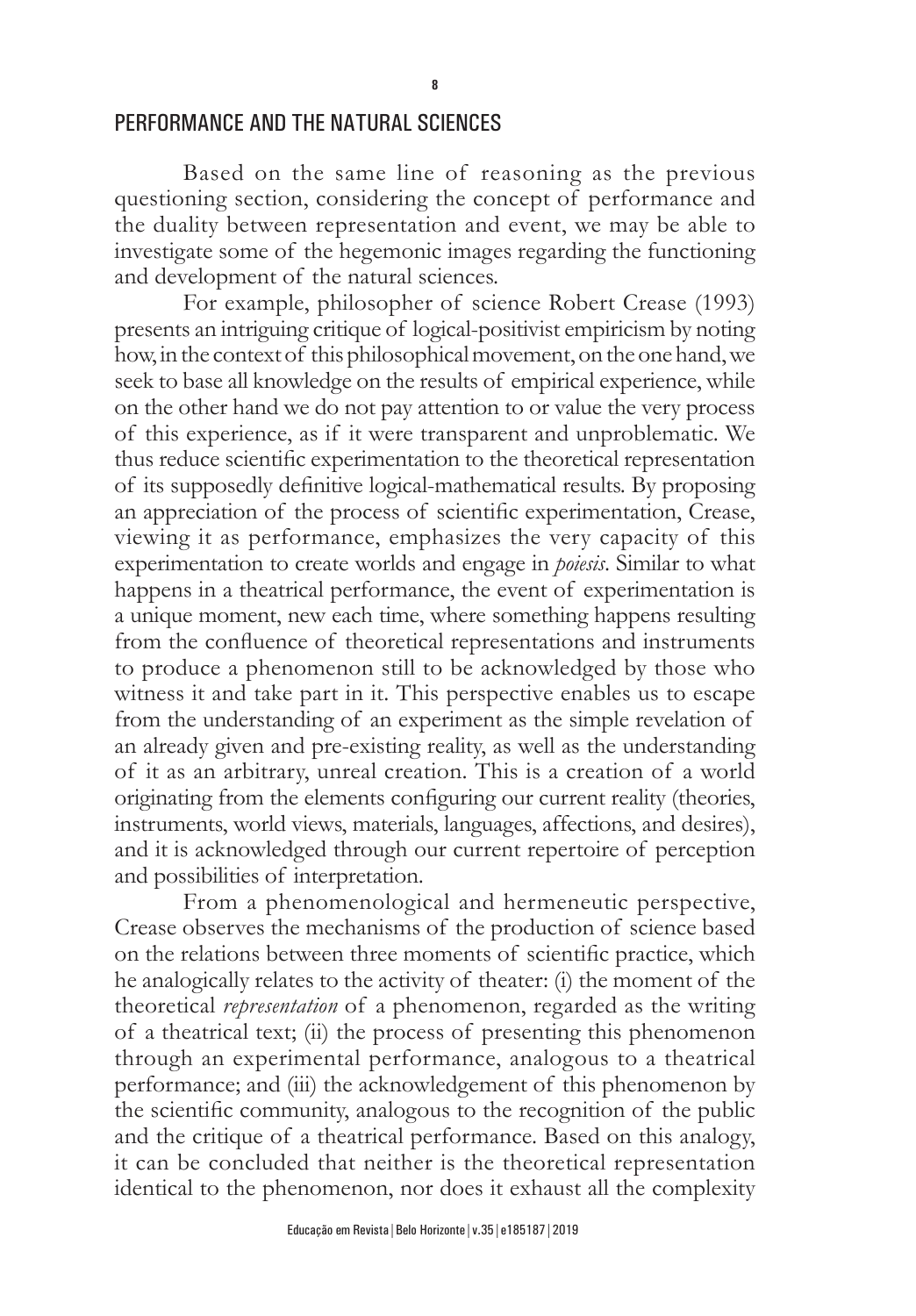involved in its experimental presentation. The presentation of the phenomenon in the experimental performance is a complex process involving the development of rehearsals, which do not yet correspond to the true presentation of the phenomenon. In the rehearsals, several adjustments are made to the instruments constituting the experiment. Moreover, they correspond to the actors of a theatrical performance in the proposed analogy. Intuition plays an important role in this concrete and material relationship with the construction of the experiment, aiming to debug it and refine it until a legitimate presentation of the desired phenomenon emerges. Acknowledgment of the phenomenon is never definitive, as it depends on the scientific community involved, the scientific and cultural context, etc. Thus, what is "seen" in a certain experiment may vary radically according to the historical context in which it occurs. In the image developed by Crease, science becomes greater, more complex, and more human than just the set of "theoretical laws" that would represent and describe how the world works and with which the common sense and positivist philosophical currents are often identified.

Sociologist of science Andrew Pickering (1995) proposes a broader performative perspective on scientific activity, in which even theoretical thinking is thought of in performative terms. The philosophical assumption for this approach originates in a critique of the representational understanding of science, and it is associated with an understanding of the world, both human and non-human, in terms of *agency*, the ability to act and undergo the action of elements of the world:

> The question is: Within the representational idiom, people and things tend to appear as shadows of themselves. Scientists figure as disembodied intellects making knowledge in a field of facts and observations (and language, as the reflexivists remind us). But there is quite another way of thinking about science. One can start from the idea that the world is filled not, in the first instance, with facts and observations, but with agency. The world, I want to say, is continually doing things, things that bear upon us not as observation statements upon disembodied intellects but as forces upon material beings (PICKERING, 1995, p. 6).

The concept of agency used by Pickering is, therefore, quite broad, applying to both the human and the non-human world. Scientific activity takes place in a "dance of agencies," in which the human element seeks to assert its will, while the non-human element resists, causes new adaptations, and demands a review of objectives, methods, and strategies by the human element. It is not only do the non-human material elements have agency; for example, one may also refer to agencies coming from social forces, and even the agency of the theoretical dimension of science, derived from the disciplining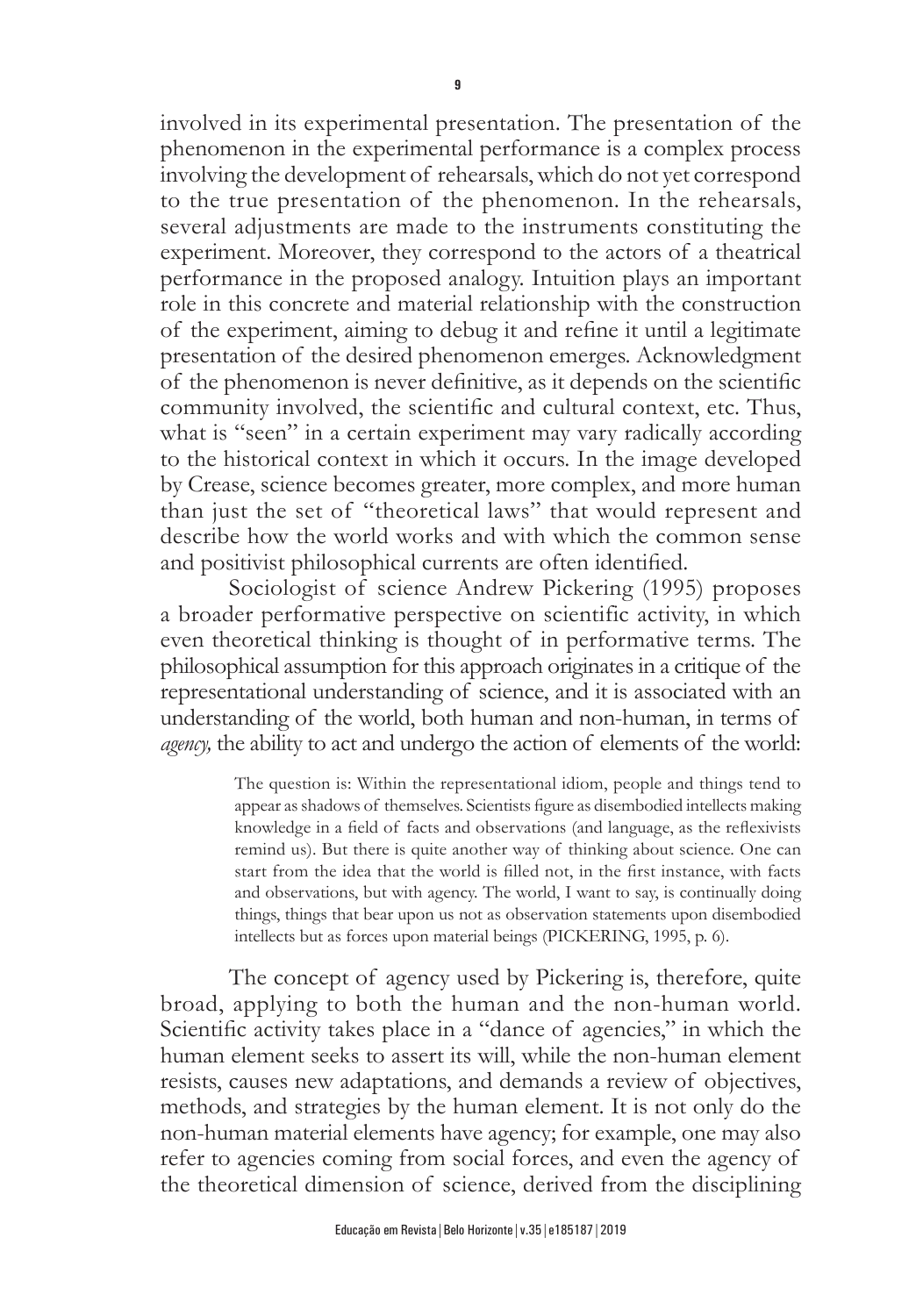required by the methods it adopts and uses. They may resist human attempts of translation to other domains of validity, which may generate new forms of accommodation and new human initiatives. Instead of defining a fixed cause for the development of science, whether it is the experimental work or social interests, Pickering views science as an *emerging* network of relations, a "mangle" of heterogeneous practices. From the dynamic interaction of these practices, new possibilities for tuning may emerge, enabling the creation of what we refer to as a scientific fact, including reciprocal confirmation from several practices that are properly tuned and aligned.

In spite of their significantly different forms, the points of views of Crease and Pickering, outlined only briefly above, have something in common—an appreciation of those elements constituting science, not only as a static representation of an equally stratified world, but as a dynamic and material process permeated by events. Such events invariably involve the tuning of heterogeneous elements, producing what Crease calls the performance of a phenomenon and what Pickering calls the emergence of scientific facts.

### PERFORMANCE AND PHYSICS TEACHING

 How can the performative understandings of education and science outlined above shape different perspectives regarding the context of the teaching and learning of the natural sciences? Several possibilities could potentially be entertained here. In this study, I propose specifically to consider the possibilities of using performative methodologies in the context of physics teaching as defined by Elyse Lam Pineau:

> In disciplinary terms, performance methodology means the rigorous, systematic, exploration-through-enactment of real and imaginary experience in which learning occurs through sensory awareness and kinesthetic engagement. In more colloquial terms, performance methodology means learning by doing and might include any experiential approach that asks students to struggle bodily with course content (PINEAU, 2002, p. 50).

Pineau compares two different uses of performance in the educational context: as a demonstration and as an investigative methodology. The first use is quite common in evaluative contexts when it is requested that what has been learned, as well as its possible applications, be demonstrated in public presentations. Nonetheless, the presentation of performance as an investigation methodology advocated by Pineau does not assume that an investigation has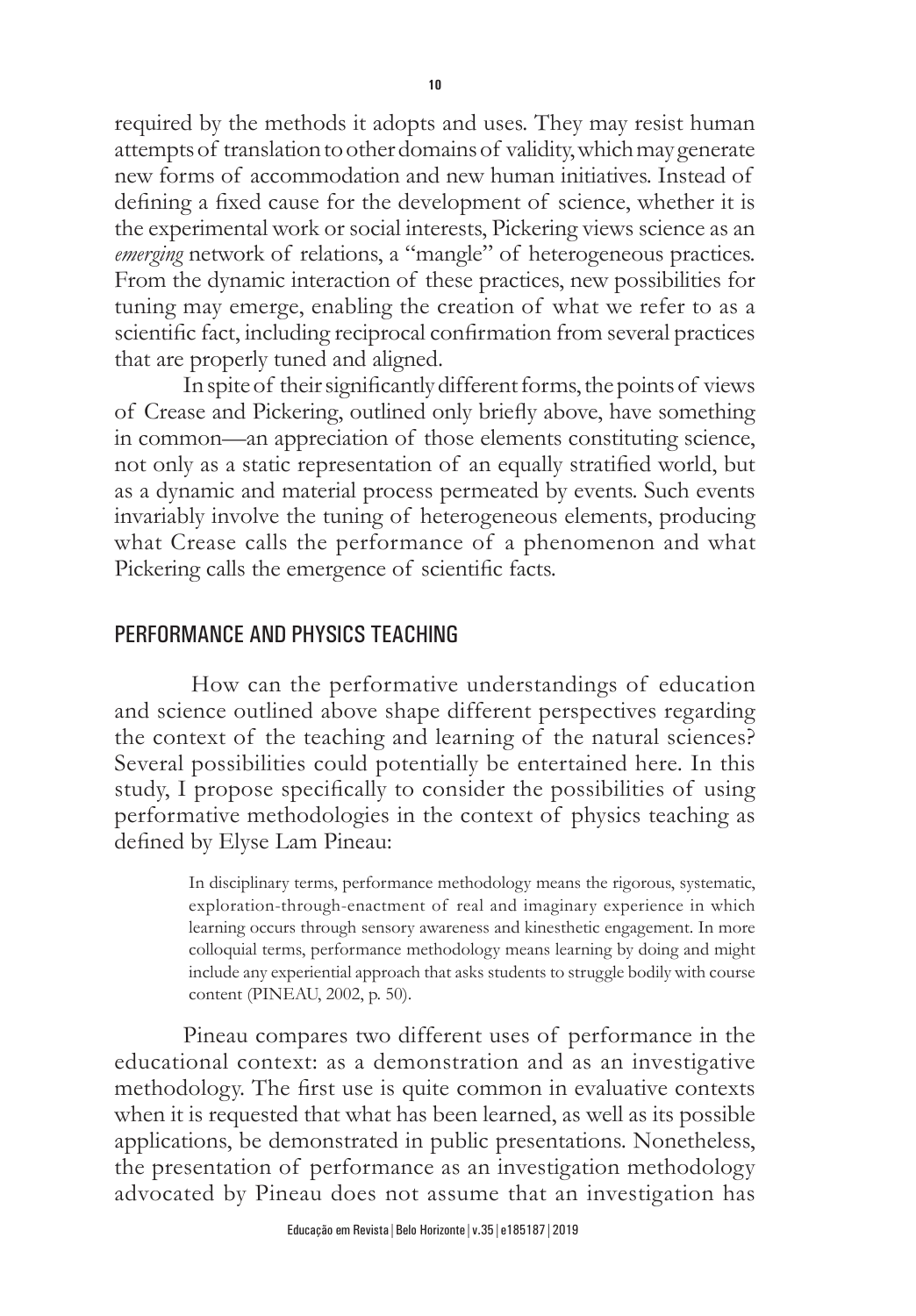previously been carried out, but rather posits the moment of performance as a privileged space for investigation and learning.

To develop the prescription of a set of procedures that may be applied and then analyze the effectiveness of the results would be deeply contradictory to the very performative perspective that we have developed. Our main concern is, after all, precisely the experience of processes in their unrepeatability and what may erupt from such events in their unpredictability. How can we, therefore, find ways of learning and investigating singular experiences? The narrative of pedagogical experiences carried out below aims to become a form of questioning and experiential thinking about the possibilities and meanings of performative methodologies in physics teaching, not a set of data for the subsequent development of a supposedly neutral and objective analysis.

I intend to develop these narratives to question three characteristics that I consider fundamental to these methodologies. Given the range of meanings associated with performance, there is a risk, outlined by Pineau in the cited article, of falling within such an extended understanding of the term that it may deflate its meaning. On the other hand, it is this range of meanings that makes it so interesting, enabling us to see several educational situations as performative events. There is an aspect of the performative methodology that does not refer, exactly, to the kind of event in itself, but rather to how we view it. Thus, a first defining characteristic of these methodologies refers to the formation of a poetic perspective on what is done, (poetically) valuing the ephemerality of the encounter event involved. As opposed to hegemonic pedagogical logic, this is a radical option for the valorization of processes.

 A second aspect has to do with the presence of the body. Again, the fundamental question is the perspective from which we look at this presence or absence. Evidently, the body is always present, although its absence is often striking. The question that arises is how not to dichotomize body and thought or body and subject, how to bring to the fore not a subject that has a body, but a body-subject—a body that thinks and reflects.

Finally, a third fundamental aspect associated with the formation of performative methodologies refers to the relationship with hegemonic norms and rites. If the performative character of sentences and actions is often recognized by how they have repeatedly instituted and reproduced certain standards of conduct, our interest lies precisely in the possibility of seeing these mechanisms, enabling us to investigate and deconstruct them and to produce events that somehow cause tension regarding such norms. Consequently, the ideology that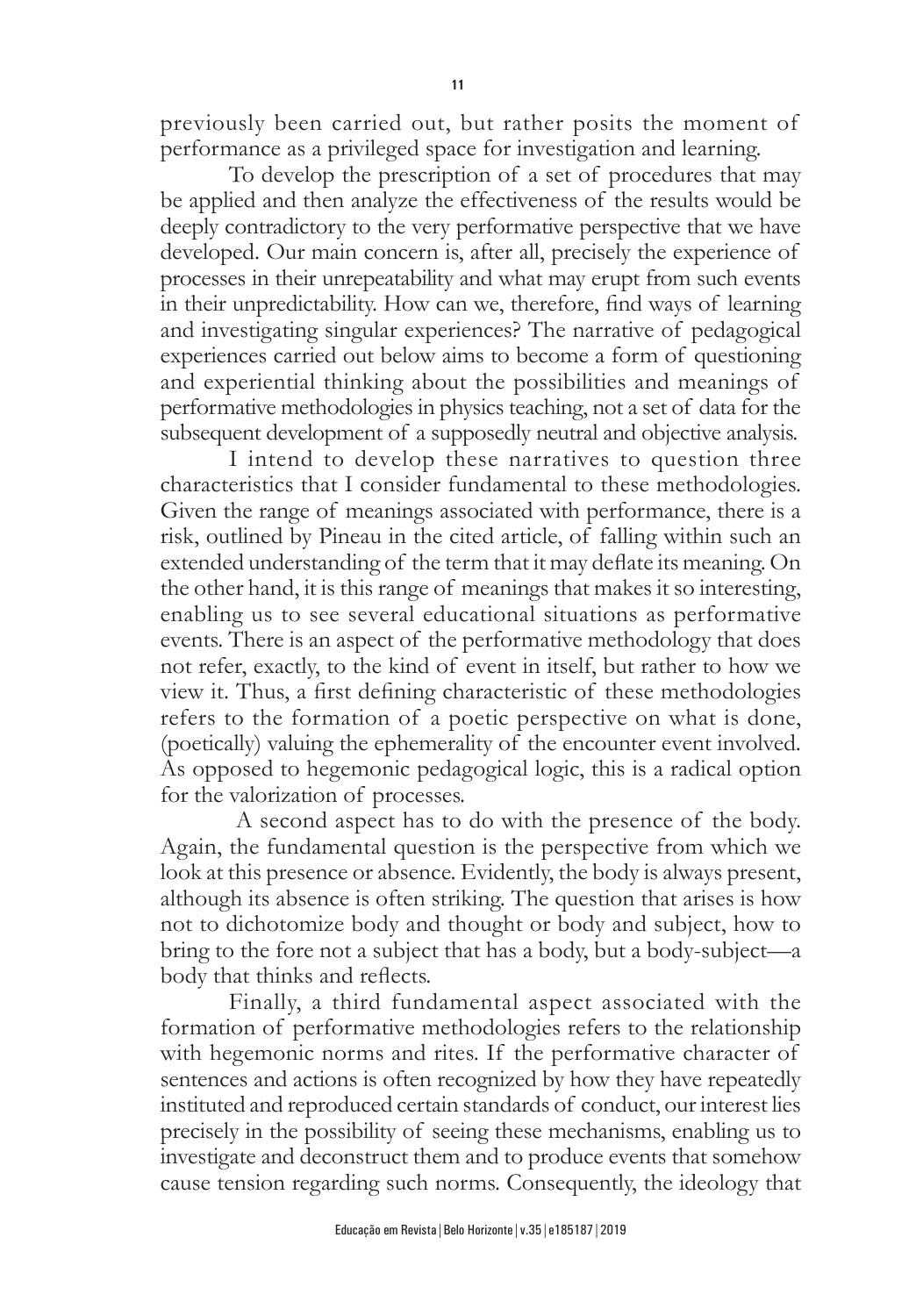they represent and reproduce will be questioned. Thus, we can refer to critical performative methodologies, a term used by Pineau.

How do these principles relate to physics teaching? One of the frequent accusations made against traditional physics teaching is that it builds a caricature of what scientific activity is. I believe that this accusation does not do justice to the work of cartoonists. After all, the simplified and sometimes deformed aspect of the caricature expresses a particular, critical outlook that assumes itself as such and does not seek to be acknowledged as a real, faithful, much less unique reproduction of what it represents. While trying to hegemonically dictate what scientific activity is, education does not build a caricature but rather a simulacrum with its deformed representation. It does not aim to be regarded as a representation, but as reality itself. If only education could be seen more as a caricature, assuming the fictions that it creates.

In this sense, rather than seeking to mimic scientific research, it is up to physics teaching to become aware of the diversity of particular and critical views and to develop them. This wording is still unsatisfactory, since it appears to propose a relationship that is only contemplative, found in the metaphor of the view. It also seems to suggest a focus on the need for us as teachers to create images of science that can be contemplated by the students. Rather, how can we express the will to create spaces where we can build and explore together?

This is where the metaphor of performance seems to be powerful. The proposal to perform a scientific relationship with the world provides a space of a play where we can creatively experience the multiple aspects of scientific activity without trying to equate this work with that of the professional scientist, instead building various representations of scientific activity based on our experience. Thus, we will be able to problematize it in a critical and embodied way.

In the course of discussing the relations between science and performance, we noticed the relatively recent process of enhancing the performative aspects of the scientific activity. This significantly increased the simplistic identification between physics and a certain set of theoretical laws that would describe how nature works. The in-depth historical study of any particular development of science invariably shows a complex set of heterogeneous factors (theoretical, experimental, economic, sociocultural, philosophical) involved in the processes of producing a scientific representation. While the historical reconstitution of these processes is quite interesting for developing a more complex image of science, we are not restricted to such an approach to question scientific practice. The way we relate to scientific representations and the world at present and how these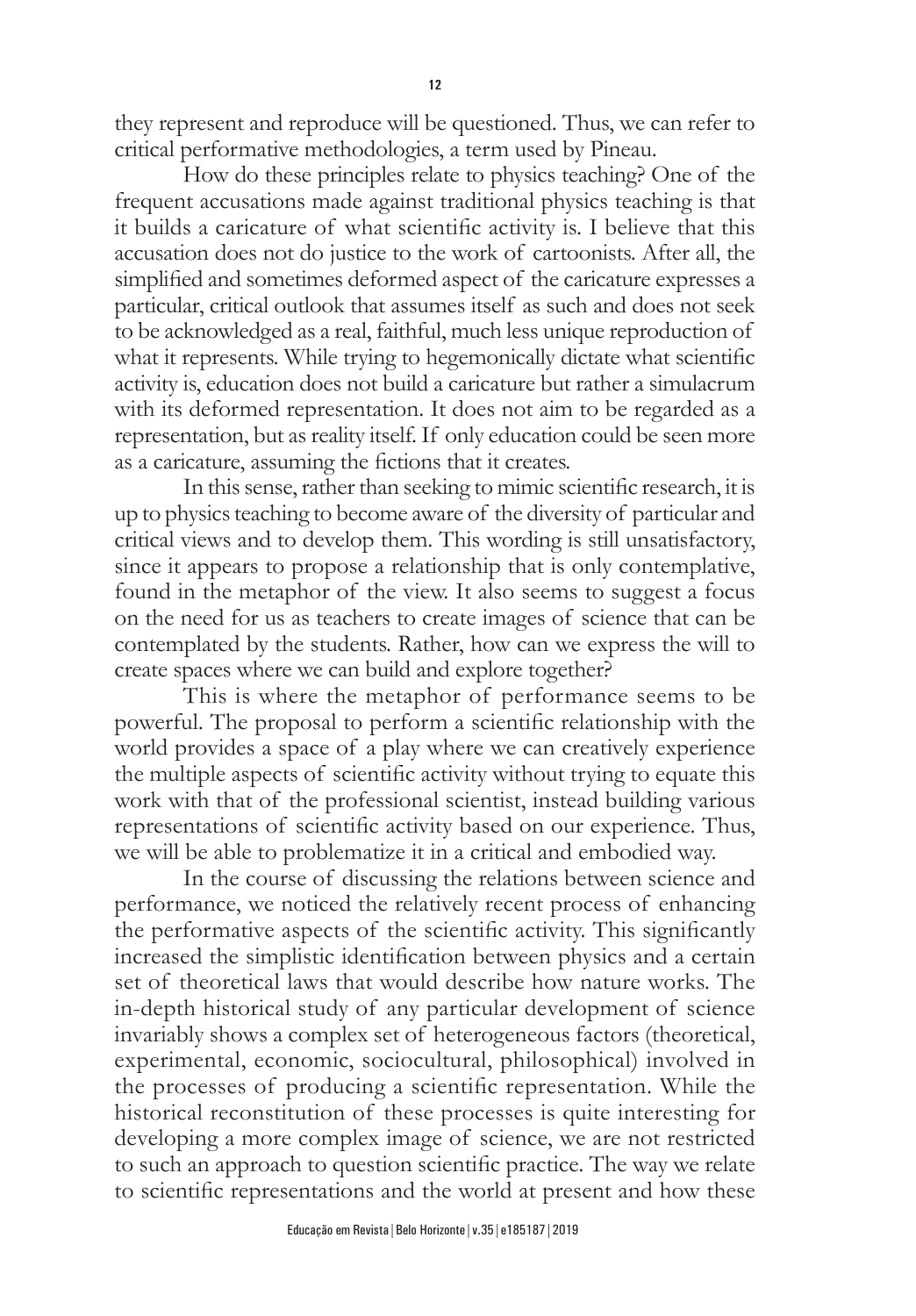representations are updated when they are taught and learned opens up endless possibilities of performative inquiry.

As discussed in the introduction of this study, to investigate the potentialities and meanings of critical performative methodologies in physics teaching, I chose several stories from the research experiences that I conducted in a physics training course (*Teaching Projects Workshop*) and a university extension project (*Art-Science at School*). Through these experiences, I will discuss the three characteristics that I associated with this type of work—namely, the poetic experience of the ephemeral, the presence of a body that reflects and creates, and the possibilities of stressing and questioning the norms regulating school relations. Undoubtedly, these three aspects cannot be separated from one another. Each narrated experience enables reflection on all of them. Nonetheless, I will focus on them one at a time.

### THE POETIC EXPERIENCE OF THE EPHEMERAL

I start with the report of a classroom practice experience (in internship classes) of a student in the *Teaching Projects Workshop:*

> *As the teacher entered the classroom, he told the students that the class would be taught by me, and I could be at ease. I saluted everyone and started. My first step was to explain to them that we would work on the following issues:*

*- Is the form of the planet Earth flat or spherical?*

*- Is the Earth standing still or moving? (...)*

*I explained that the intention was to put ourselves in a position where we do not have a right or wrong answer, that is, that we were going to think about evidence to state whether the earth is flat or spherical, and what suggests that it is either still or moving. After that, I split the room into two teams so that each could defend a thesis: the first claimed that the Earth was flat and remained still, and the other claimed that it was spherical and moving.*

*My expectation was that the first team would have more arguments and it would be easier for them to write down the evidence, but that did not happen: they were insecure when they thought they would stand up for a "lie." They worked hard to write down some arguments. The second team did not worry much. They transcribed a section of what they had in the notebook, and in no time they were defending what was "correct." (...)*

*At this time, I explained how the classroom would be set up, and then they started to organize themselves. The face-to-face setting gave the debate the feeling of a dispute, and the debate started.*

*Team 1 started to speak, and the main line was that nobody can feel the Earth moving, and nobody can see the curvature of the Earth.*

*Team 2 said that everything was moving, and science had already proven this, even though this was not a valid argument under our agreement. It was then that this team started to*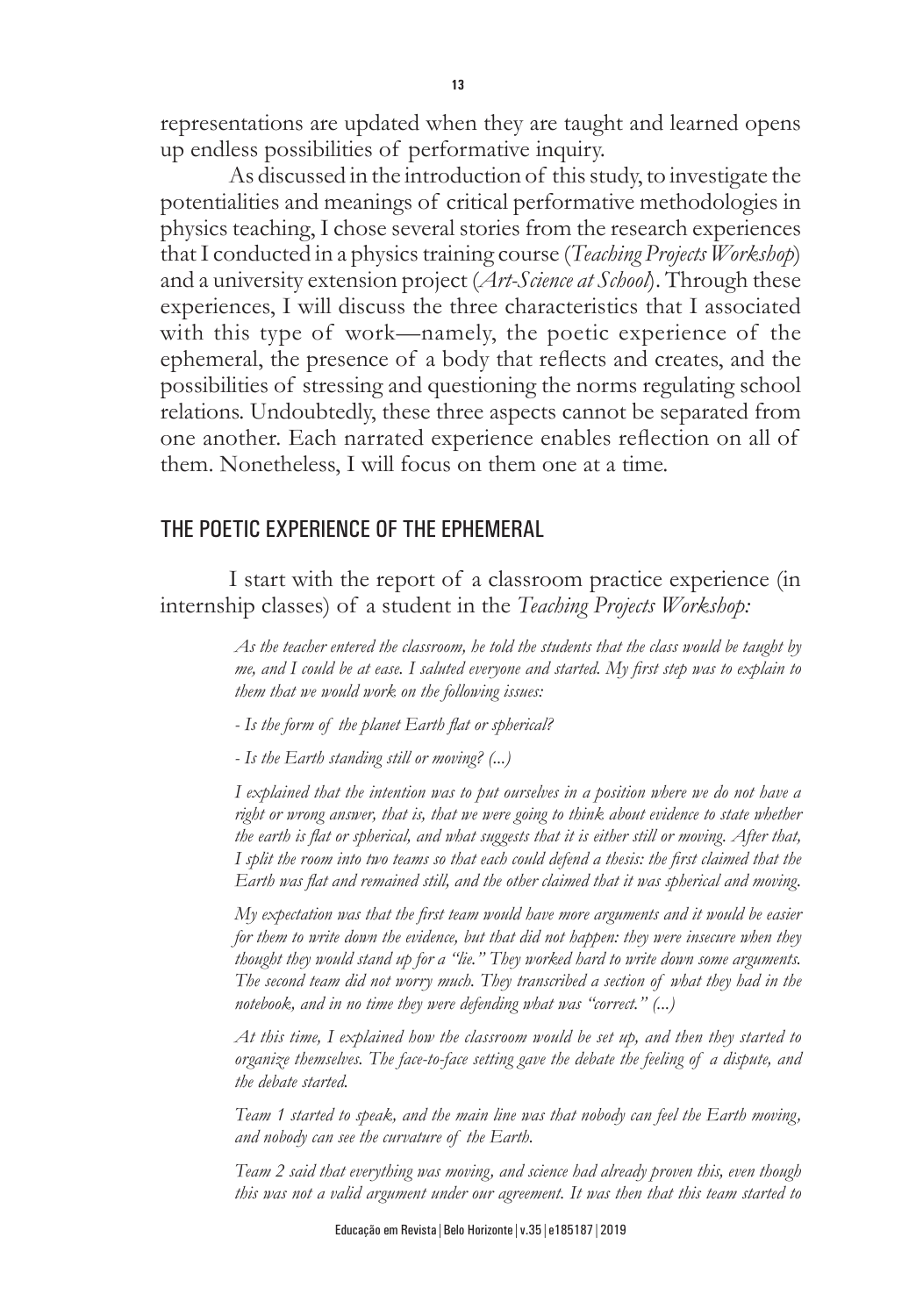*say that the contrary couldn't even be thought of and that what the other team was arguing was not the right thing.*

*Team 1 started to feel embarrassed, since they would not admit to thinking of the Earth as still, so I intervened. One of the boys on the team was throwing an eraser up and grabbing it with his hand, so I asked him to do that again for everyone to watch. I realized that the students imagined that I would complain or criticize that attitude and that I would not use it as a part of the class. He then repeated the movement, and I questioned:*

*- If the Earth really moves, why does the rubber exactly fall in his hand, not a little to the side?*

*The silence was total. A girl said, "Now all we need to hear is her saying that the Earth is still," and another student argued that "that is because the movement of the Earth is very slow." However, a third student glanced at a note in his notebook and found that the speed of the movement was approximately 1500 km/h, so that argument was not valid.*

The intern's intervention transformed the meaning of an attitude, initially considered "a mess" and a "disruption," into an argument against the motion of the Earth. It confounded the students' expectations in two ways: it stood for a "wrong" thesis and did not reprimand a "wrong" attitude but rather included it in his/her discourse. The "total silence" following this act is also quite significant, since it indicates the emergence of an unexpected situation, questioning our ways of perceiving the world and relations and making headway in creating new forms of perception.

Teaching work is filled with moments like this in which "something" takes place, like moments of irruption. Nevertheless, there is no way to either plan or predict them, and we do not often know how to take advantage of these moments when they happen to occur. Certainly, it is possible to plan to expand the possibilities of these events. All the organization that the intern established for the non-dogmatic way that students dealt with knowledge and how the bodies related to each other in the space and time of the classroom made headway for new events. Moreover, there is teaching training that does not concern itself with previous planning but with the state of attention and listening at the present time and the relations established in space. How can a teacher prepare for the state of "readiness" that these present-time relations demand?

We do not sufficiently treasure the occurrence of events like this. They bring us a certain inner happiness, which sometimes motivates us to comment on them with a colleague and soon forget about them. After all, there is no measurable learning outcome produced by such moments. To treasure the process in teaching work implies treasuring what cannot be measured, what cannot be objectified, what does not generate a product, but passes, just as any event that takes place in time does. What qualities do we aim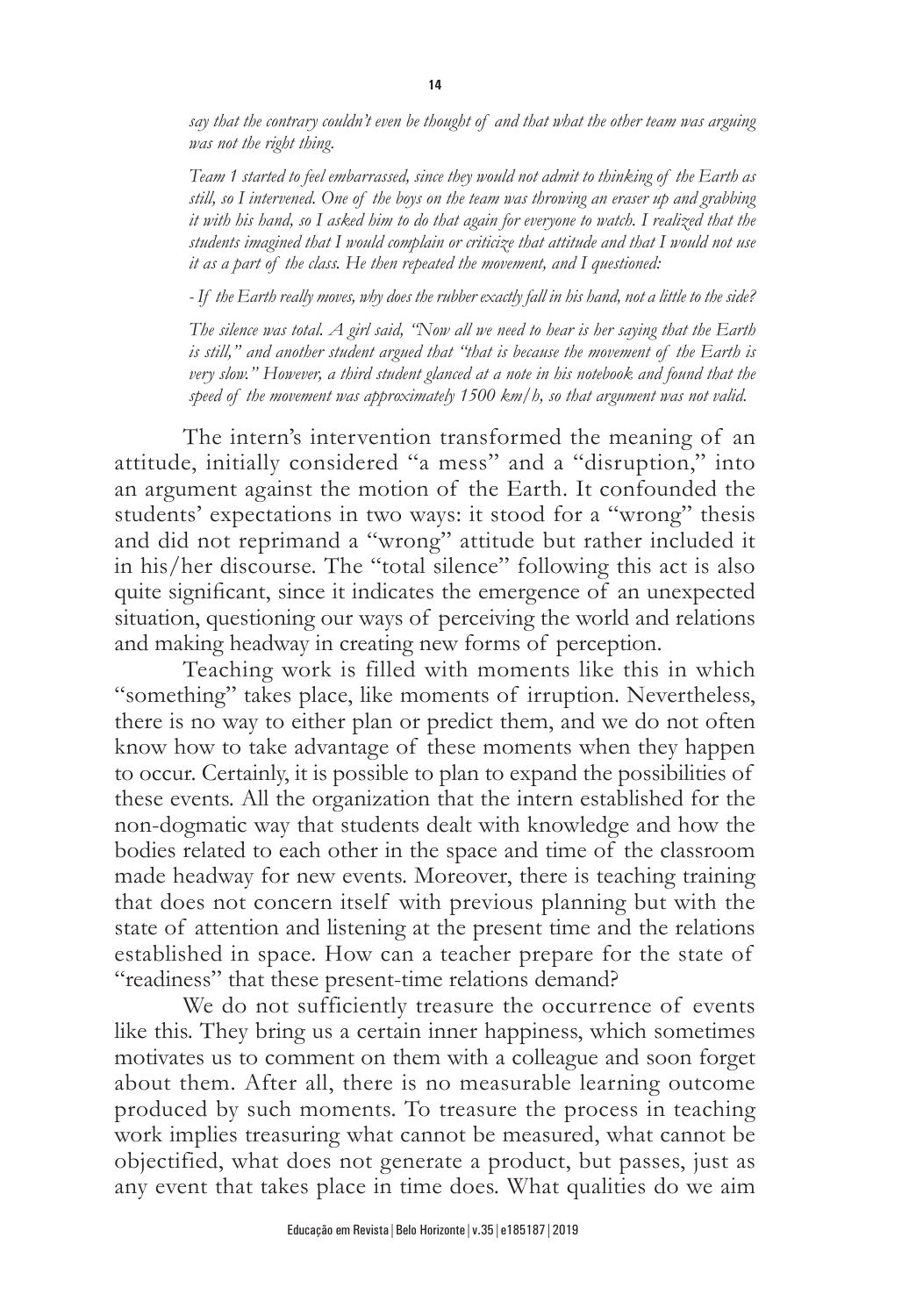to achieve in the educational processes in which we engage? This is about qualities impossible to reify. Otherwise, we would again be dealing with products, not processes. They characterize a real encounter, a singularity, whose transformative potential originates in a certain quality of relation and involvement.

The following is a report of mine on relationships in the *Teaching Projects Workshop:*

> *Our meeting did not take place in a physical configuration of chairs and tables, but on a floor covered by tiles made with EVA, without chairs and surrounded by shelves with low-cost scientific experiments (the space used for a science club was adapted as necessary). The absence of chairs and tables exposes us in a way that we are not accustomed to, at least not in a school situation. Although I was used to this configuration in other contexts, transitioning to the context in which I was a physics teacher made me move from a situation of habit and comfort to another one in which I felt a little as if I were naked. Something similar happened with the students, too. This resulted in some discomfort, but also situations of great pleasure and discovery. I only realized some of the most important things that happened in this study much later, when someone would recall a memory of an interesting situation, something that moved them.*

> *An event I had already forgotten became remarkable for me when, at the end of the school semester, a student commented on how important that event was for him. I had proposed a theatrical improvisation game in which we all stood up and formed a circle, while a player entered the center of the circle, creating a situation in which we were in a fictional place that would move. When someone in the circle believed they had discovered "where" the player*  in the center was, he had to enter the scene and complement the action of the first player, *but without ever "telling" where he was. Subsequently, other players would have to enter the scene and follow the same rule. This exercise was mainly aimed at discussing the law of inertia and relative movement, stimulating contact and non-verbal dialogue among the players based on a fictional situation. Furthermore, it was meant to stimulate spontaneity in a personal state of exposure, which the student group is not very used to.*

> *In one of these exercises, a player proposed the situation of a moving boat. Other players entered and composed the action; one of them was a fisherman who had caught a fish and was trying hard to pull the fish from the water in an action that took place in my direction. Without thinking too much, I also entered in the scene in the role of the... fish. It was with surprise that at the end of the semester, I heard about how that moment was important from a student who had felt uncomfortable with this type of exercise. He said that everyone at that moment stopped for a second in surprise, then looked at each other and continued the game. From then on, he did not feel so afraid of exposure to situations that he considered ridiculous. After all, if even the teacher put himself in this situation, we were all literally in the same boat.*

Although the events passed by, they created a lasting memory. Thus, an important way of appreciating them is to narrate them, assigning meaning to them while talking about them. The narration cannot freeze the event, but it transforms it, making it reverberate, constituting it as a conscious experience. This enables those who experienced the original event and those who did not to create new experiences about them.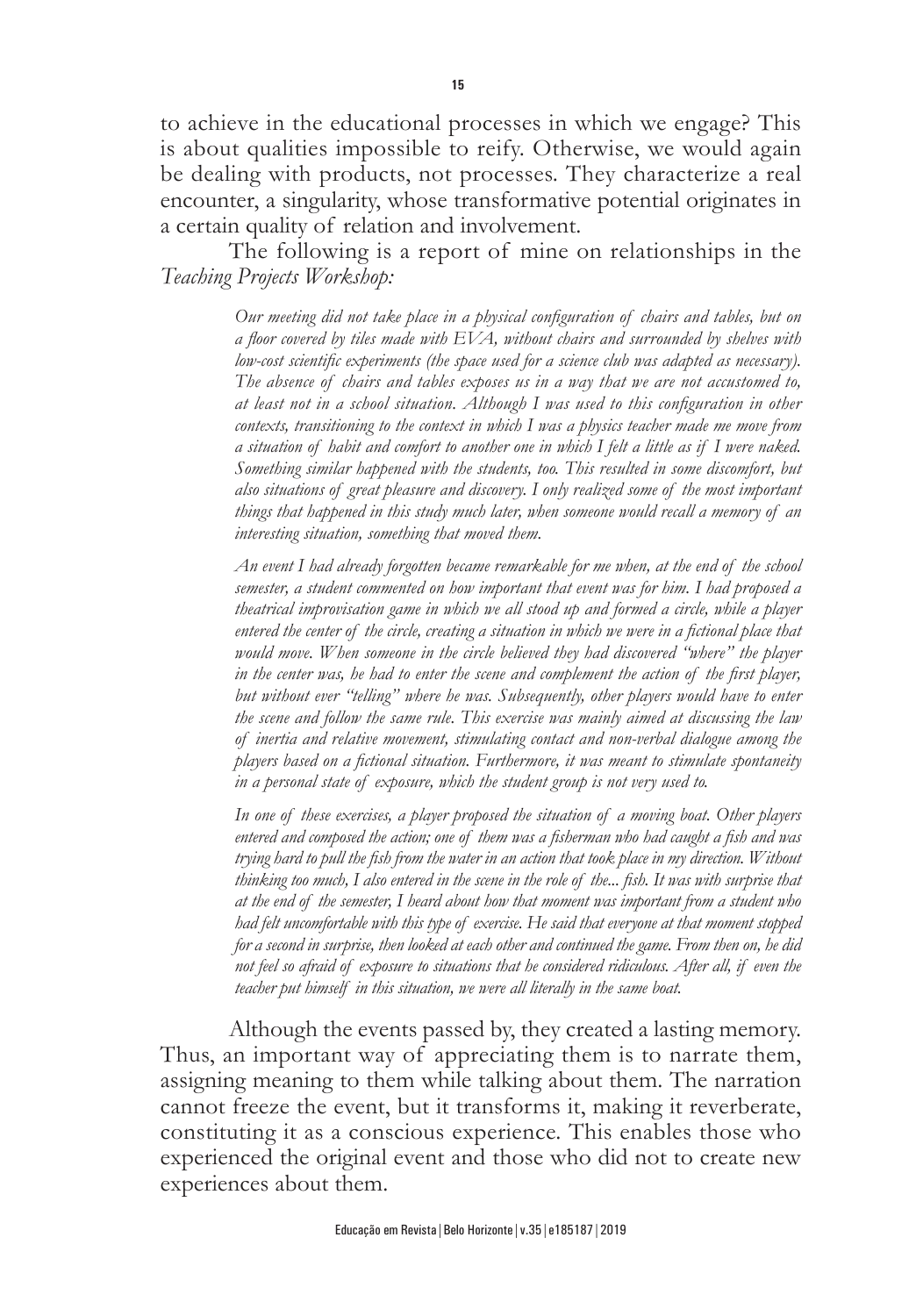In the quote to which I have already referred, Pineau asked how "a course [would feel] if the syllabus were thought of according to a collaborative rehearsal model." In such processes, it becomes increasingly obvious that we have no control over our actions, as they are configured through a network of interactions and influences. In their unpredictability, situations promote learning. My decision to participate in that scene was not related to any pedagogical objective. It was a mere consequence of the configuration established there. I

could even say that it was not a decision that was up to me at that moment. It was a demand of that configuration, for which I was *available.* It is likely that the most intense learning that moment offered was not linked to any of the themes that I intended to develop through that game, but to the multiple possibilities of the teacher-student relationship, especially when our bodily presence is explicitly included. Since that was a teacher training course, I stuck to the syllabus.

# THE BODY THAT REFLECTS AND CREATES

### ESTRANGEMENT

How does one investigate, think, and learn through the body? A first obstacle to this type of proposition is related to an attitude of distrusting the senses that is deeply rooted in rationalist thought traditions. It often seems as if the testimony of the senses is misleading, and might only be used reliably if exercised under the control of reason. For example, when justifying why we should be suspicious of the perception that the Earth is standing still, Galileo compares this type of perception with what we experience when observing the moon while walking around the city:

> I would like to remind you of a phenomenon that you have surely seen a thousand times. This may help understand how others can easily be fooled by the simple appearance, that is, the representation of the senses. This phenomenon gives the impression to those who walk on a road at night that they are being followed by the moon at an identical pace, while they see it hover the rooftops where it appears, just like a cat that, while actually walking on the tiles, would stay behind them: it appears that, when reasoning would not intervene, vision would mostly be deceived (GALILEI, 2004, p. 338-339).

Without the "filter of reason," perception may mislead. However, if there is something that the science of the twentieth century clearly teaches us, it is that the "filters of reason" may also mislead. Moreover, as discussed by Gaston Bachelard (1974), older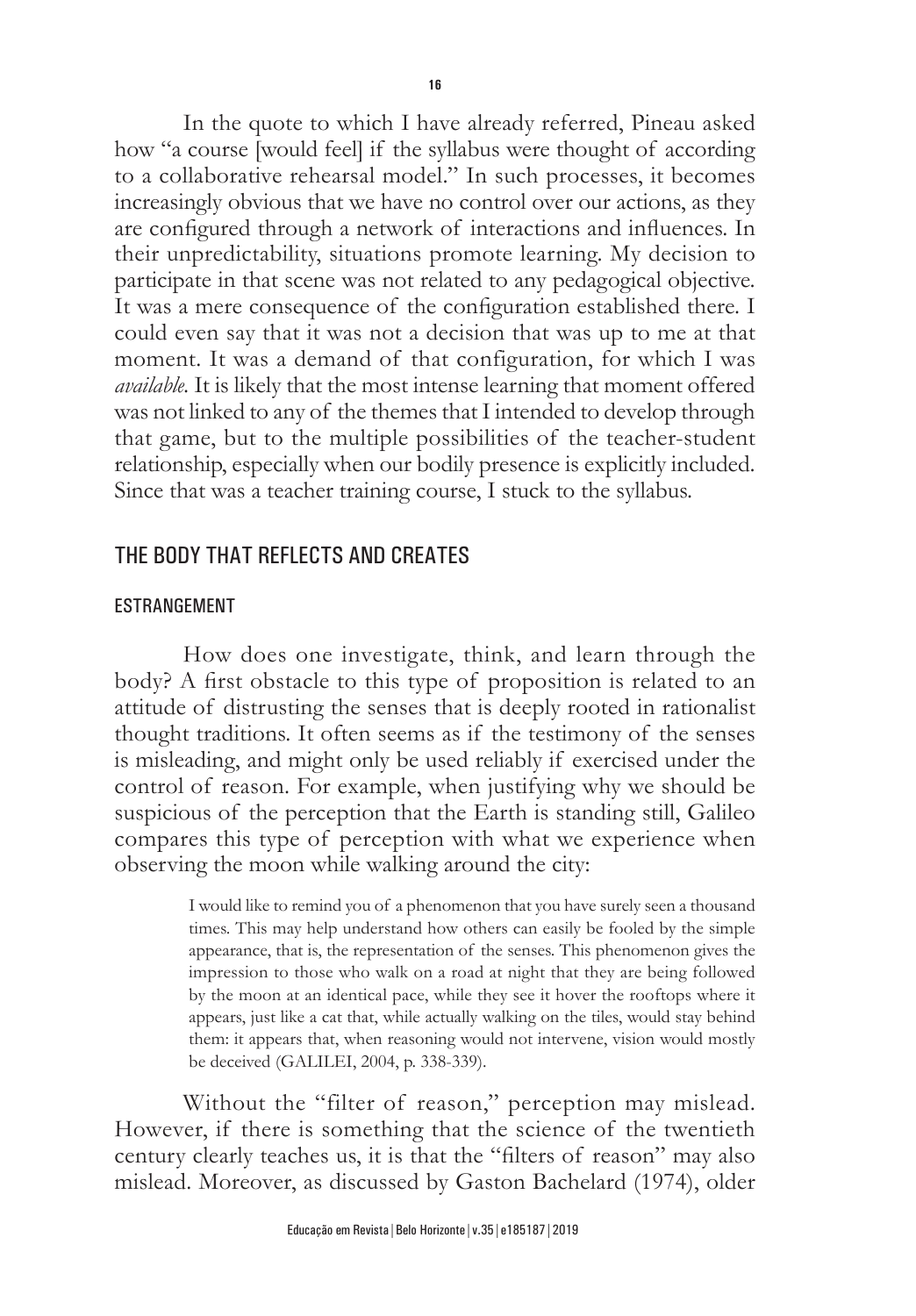scientific reason frequently remains an epistemological obstacle to the possibility of creating new scientific images of the world and a "new scientific spirit." Thus, instead of a dualistic polarization between misleading bodily meanings and the rational thought that would clarify them, we can acknowledge how the forms of perception are already associated with certain forms of understanding, as well as how the need to overcome certain forms of perception and understanding sometimes arises. Perception is already a way of understanding, and understanding is also a form of perceiving the world.

Thus, trying to challenge and denaturalize some perceptions and seemingly inevitable and natural understandings is a strategy often used to make us aware of the constructed, changeable character of what once seemed rigid and eternal. We may reread the previous passage by Galileo and his inquiry about how we concretely see movement as a work of estrangement and denaturalization of the perception and understanding of the movement. By doing this, the existence of a set of implicit hypotheses of what previously appeared to be a direct and immediate reproduction of the real is revealed. This builds the possibility of transforming such hypotheses, and thus the perception and the understanding of the movement.

German playwright Bertolt Brecht (1978) developed several theatrical strategies to produce "estrangement effects" that would enable him to challenge the capitalist relations of social exploitation through his theater, unveiling its historical, constructed, and thus changeable character. To achieve this, the scenic explanation of theatrical conventions involved in a theatrical representation enabled him to break a spectator's illusion of witnessing a real event. This would remind him that he is before a stage, pretending to be certain characters at fictional times and places, using specific artifices and conventions. Highlighting the artificial, conventional, and fictional character of a representation leads a spectator to distance himself and think about the also artificial and constructed character of the reality represented therein. This may make him wonder about its reasons for being and possibilities of transformation.

The analogy suggested herein refers to the importance of acknowledging the hypothetical, fictional, constructed, conventional, and changeable character of human constructions, whether they are a theatrical representation, a physical theory, or even a social structure. As pointed out by French physicist Jean Marc Lévy-Leblond (2001), scientific constructs, considering their hypothetical foundation, are permeated by fictions: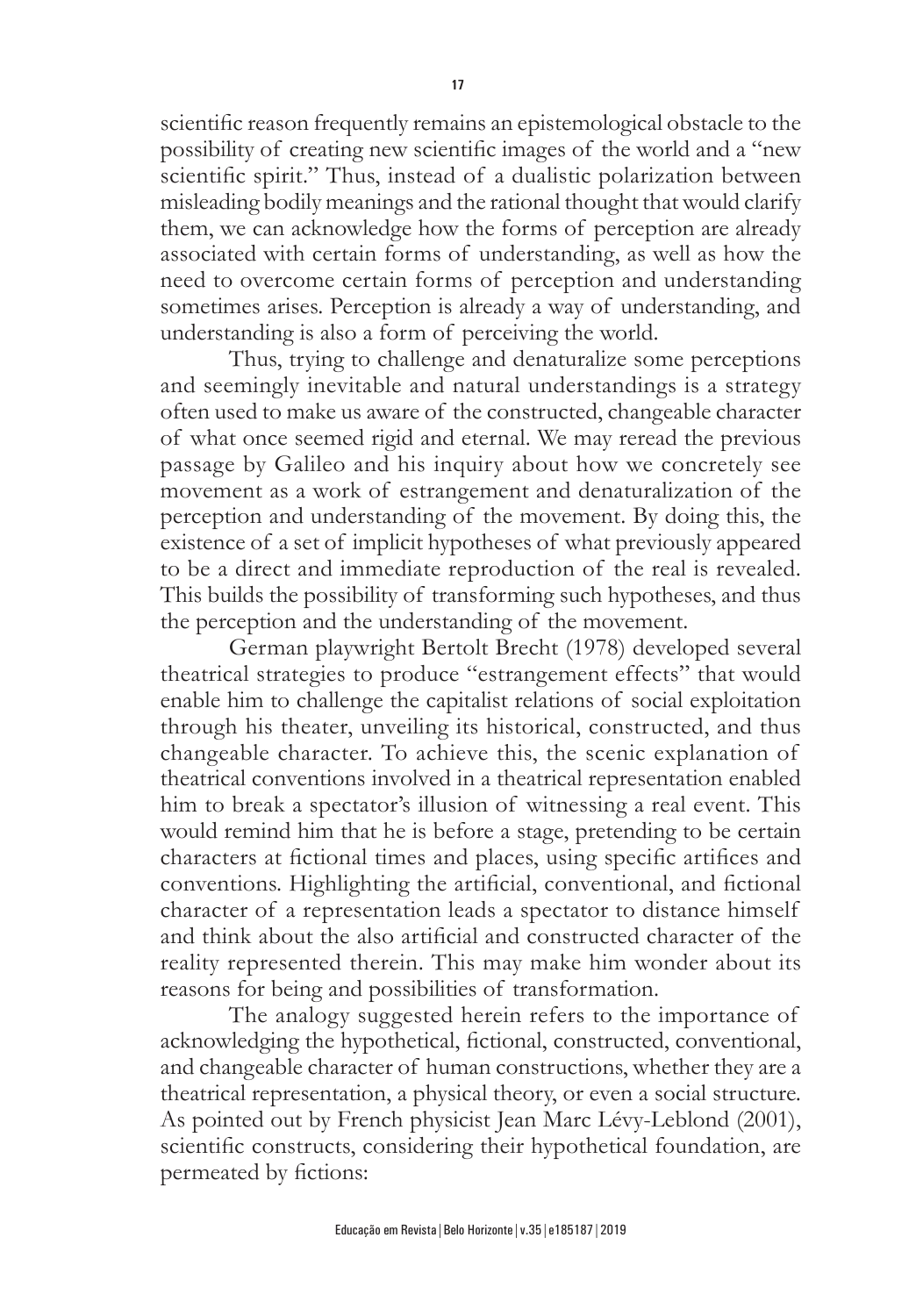*Rejecting fiction is meant to insure the positivity of scientific knowledge against the risk of uncontrolled imagination. Yet the drafting of hypotheses — that is, precisely, fictions in Latin — is one of the first endeavors of scientific activity. How, then, can we discriminate between hypotheses that we should dismiss as irrational fantasies, and those that we posit right at the outset of our investigations? Could it be that science paradoxically offers the best proof that fiction can lead to facts? (LÉVY-LÉBLOND, 2001, p. 573).* 

The possibility of challenging physical theories using theatrical improvisation games is an invitation to engage in a bodily manner with scientific reflection, adding a fictional dimension to this interaction. This will enable us to appreciate the constructed, symbolic, created, and creative character of the theatrical game and of physical knowledge.

> *The first memory that I have of experiencing, as a teacher, this type of work must have occurred in 2006 or 2007. I remember proposing theatrical games of work with imaginary objects. By carrying the object, using it in some way, remaining in a wheel with the others, one of the students would throw it to another colleague, who would crush it and form a new object from the invisible matter in his hands. Each object should also have a weight, and this was perceptible by the way we carried it, manipulated it, threw it, and received it. I tried to introduce physics in this exercise by adding the following instruction: "We are on the moon" or "we are on Saturn," etc. Thus, I wanted to discuss the difference between the mass and the weight of a body, based on sensitivity and bodily imagination. I intended for us to reach the perception that once we changed planets, the weight of the object would change, but the impulse that we needed to provide it with when throwing it and the kick we received when grabbing it did not. The idea was not to reach this conclusion rationally and then direct action, but on the contrary to verify how bodily imagination would direct action, and then discuss the question based on how we act.*

The experience of a bodily relationship with the theatrical conventions aimed to illuminate the meaning that the scientific conventions attributed to the mass and weight of an object.

As time passed by, the idea of investigating physics themes using theatrical games enriched itself. The concept of estrangement, in particular, became increasingly relevant. Figure 1 shows a photograph of a theatrical game in which students were asked to construct a "subversion of verticality." The image shows that the players strove to maintain their heads in an orientation consistent with the illusion of verticality that they were creating while showing their artificial and conventional character. With this type of game, we explored the scientific hypothesis (fiction) of an isotropic space (a geometric space in which all directions are equivalent), and we highlighted its implausibility on a planet where the vertical direction is clearly different from the others. Simultaneously, the exploration of the relativity of verticality (on a spherical planet) enabled us to construct new perspectives on the evidence of the sphericity of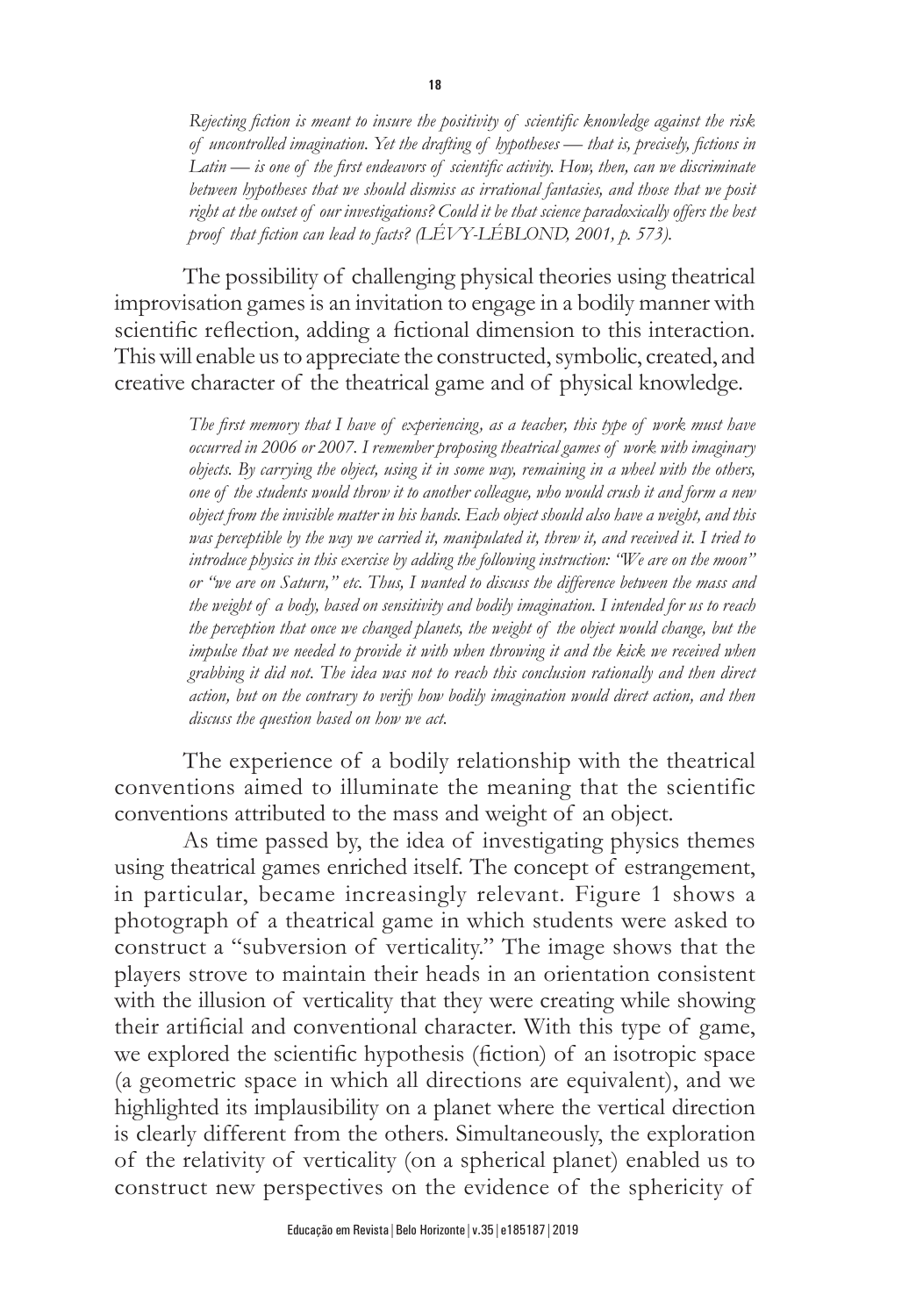the Earth and the nature of gravitational attraction. This work was developed using several activities in which the bodily presence of the reflecting people was always an important focus (Crochik, 2013).

**FIGURE 1.** Picture of a theatrical game played in the classroom. Photograph extracted from a shoot carried out in a classroom by many of the students.



**FIGURE 2.** Picture of a theatrical game played in the classroom. Photograph extracted from a photo shoot carried out in the classroom by many of the students.



Educação em Revista|Belo Horizonte|v.35|e185187|2019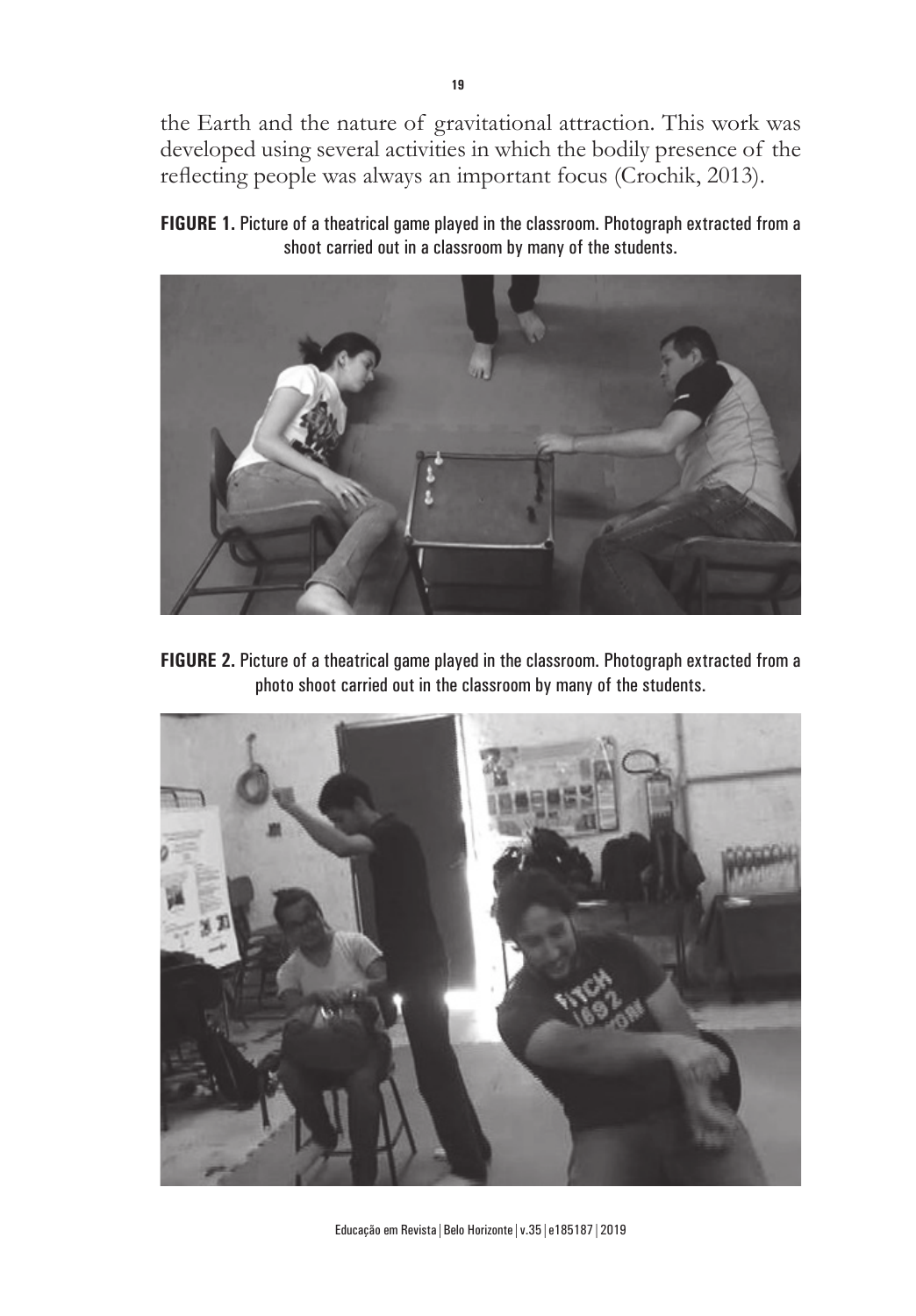The relativity of motion and its relationship with the scientific debate over the movement of the Earth was also investigated, adopting similar strategies (Figure 2). In this way, I believe, we construct with our thinking bodies problematizations of our perceptions and conceptions. This enabled us to explain the multiple hypotheses and conventions involved in the structuring of what is referred to as physical space, revealing it as a human construct, rich with historicity.

# DEEPENING OF THE SENSITIVE PERCEPTION

The body feels from inside its outside and feels its inside from outside. Feeling itself, the body reflects. For the first time in the history of philosophy [with the work of Merleau-Ponty], thanks to the work of art, we found that reflection is not a privilege of conscience, but that this collects an older reflection that teaches one to reflect upon bodily reflection (Chauí, 2002, p. 179).

A second perspective experienced by the possibilities of bodily investigation of science concerns the importance of making the act of perceiving more sensitive and subtler. In the work of Galileo, we can again find historical examples of this perspective. For example, his work observing the moon, in which he recognized its craters, depended on a new instrument of observation (the telescope), as well as a sensitive deepening of the experience of looking, seeing in the play of light and shadows present in this experience of two-dimensional observation the existence of an uneven three-dimensional surface, just as the paintings of the same era did. Therefore, an important part of his astronomical investigation depended on his contact and dialogue with painters, particularly Cigoli (Edgerton, 2006; Reeves, 1997).

In the Art-Science at School project, we created a few interventions, called *"Body Laboratory,"* the main idea of which was to transform the very subject that experiences it into an *"experimental object."*  The subject would continue to simultaneously be the subject who studies. The sensitive and creative act of perceiving oneself in the proposed situations corresponded to the most important learning moment.

One of these proposals explored the recognition of the multiple pendulums found in our bodies. When associating the movement of our legs with the movement of a pendulum (Mainieri & Helene, 1984), we can relate walking speed to the period of the pendulum, which depends only on its length and the value of gravitational acceleration. This relationship is interesting because it enables us to estimate the speed of several animals according to the size of their legs/paws and understand what would occur when a human walks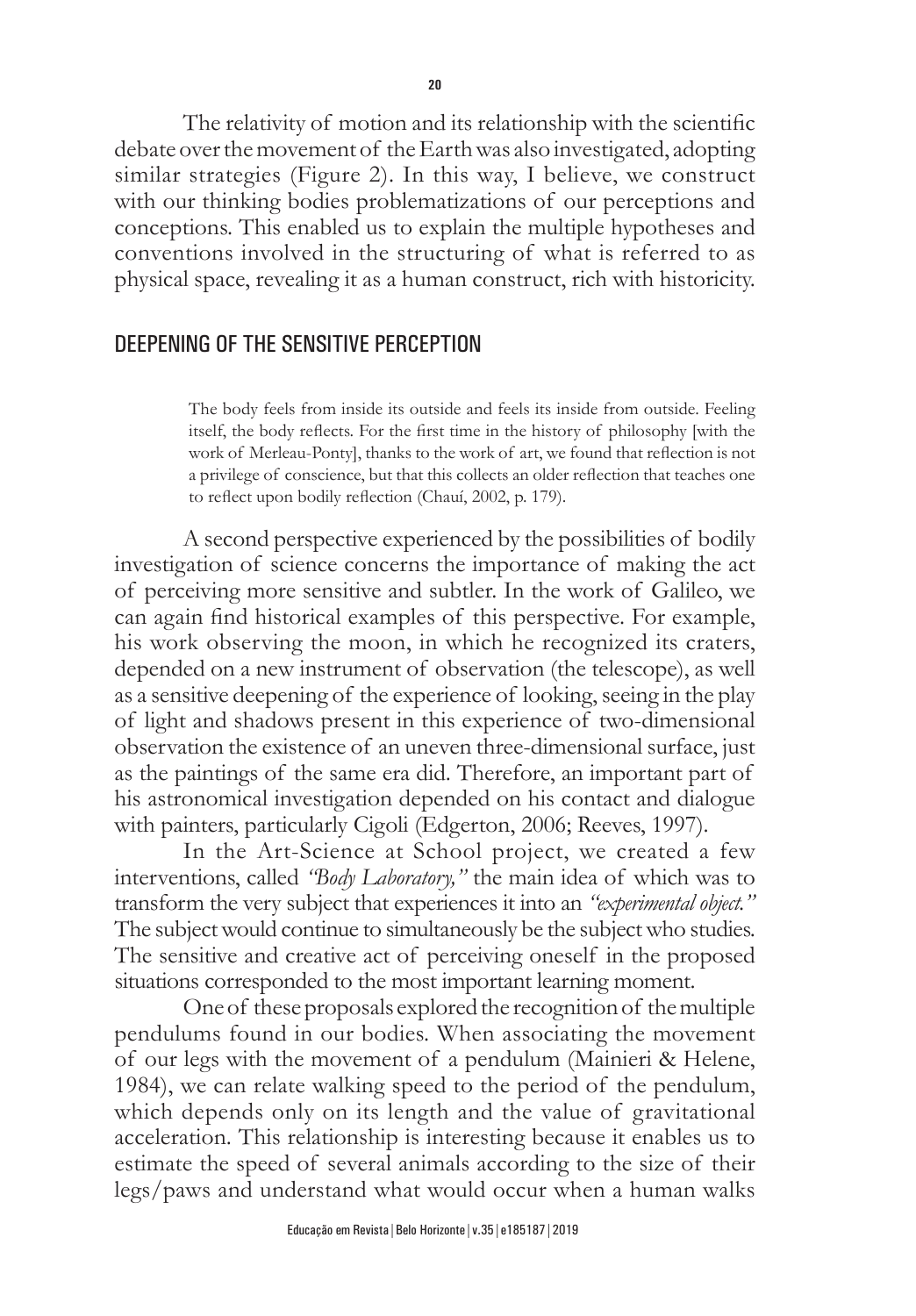on the moon. The less the acceleration of gravity, the slower the movement of the pendulum; therefore, a natural walk—carried out without excessive effort—would also be slower With the image of the leg as a pendulum, the students were encouraged to experimentally analyze the effect of an increase in gravity, simulated through rubber bands tied between the feet,<sup>1</sup> which intensified the force with which the moving foot is pulled "down." Below is a passage from a report by one of the students who proposed and performed the intervention:

> *We asked if they knew what a pendulum was, and we realized that the large majority of them already knew or at least had a vague idea of it, but we showed one anyway. That was the moment when it became clear that the students were not as naïve as we had imagined, and that more specific physics terms would make sense to them. It did not take long for the groups to say "gravity." After this stage, we asked if they recognized the pendulums in their environment. To our surprise, they started with those found in the human body, something that was to be asked later. As they had already skipped a stage, we asked them to make the pendulums in their bodies oscillate and compare that with what was previously shown at the beginning of this stage. (...)*

> *After that, we asked them to think of a way of simulating the effect of the increase in gravity, and we obtained answers such as "increase the mass of the planet," "decrease air resistance," and some other things that would not be feasible. That was when we showed them the rubber bands, and they started to come up with ideas. Before that, we asked them to walk without the rubber bands so that they could feel what the walk was like and have a stronger perception of the effect that the rubber band produces. When we handed them out, the school patio became a party place: the students started walking, but soon they ran around racing each other and created new ties with more rubber bands. They were so excited that even the two PIBID teachers who were watching the activity asked to join in. After 20 minutes, we asked them to go back to the groups.*

> *They were able to realize what the rubber band was doing to their legs; we only gave them a few tips and tried to explain why the elastic force simulated the effect of an increase in gravity. (...)*

> *I believe the activity achieved a positive outcome. We challenged our own preconceptions about public schools. Considering what we asked of them, we managed to make a good association between art and science, using the movement of the body and making them feel it. There was a lot of discussion on everything they were feeling, and we tried to give a physical meaning to all of that. Everything happened in the context of the school, making them interact with the subject matter in another way, and there was a different interaction between the teachers and the students.*

In this report, the moment when the schoolyard turned into a party deserves to be highlighted. The body is so often excluded from the school learning process that the moment it was included and released to experience with itself, there was an intense outpouring of life that had until then been stifled, to the point that it infected all who witnessed it.

In addition, from a physics point of view, a sophisticated set of reflections takes center stage. Some of them are as follows: (i) the ability to model a complex movement in terms of a simple pendulum,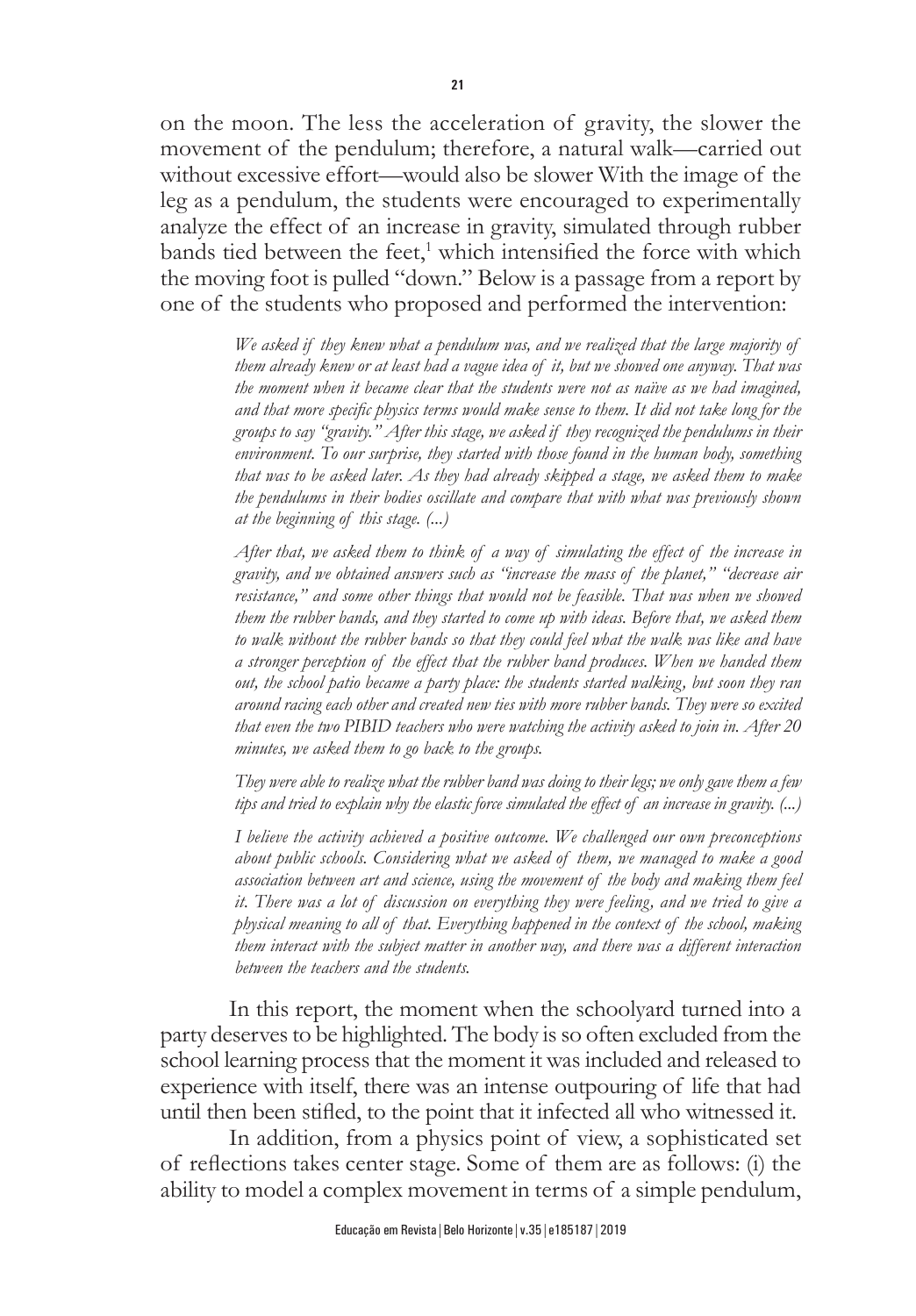an extremely important operation to construct a physical way of thinking of the world, which is nearly absent in the traditional way of approaching physics in high school—this approach usually presents ready-made models to students; (ii) investigating the effects of a physical quantity (the acceleration of gravity) on the value of another (the walking speed); (iii) the possibility of simulating this study in an experiment using rubber bands; and (iv) finally, the possibility of investigating the proposed models and interactions involved with the body, feeling the effect of gravity and the interaction between the rubber band and the movement of the legs. This may be split into different stages, enabling variations such as running as well as variations in the size of the steps, and then followed by a debriefing on the experience, thinking both through it and from it.

It is important to note that the modeling does not occur here as an intangible, purely mental process. The model of a pendulum is used to deepen the sensitive perception of the movement of the body itself when walking, enabling the exploration of different forms of walking and moving. There is a two-way relationship, a tuning between the modeling practice and the movement practice, in which the modeling transforms and raises awareness of the movement and the movement defines the limits and offers "experimental results" to the modeling practice. Physics and dance move closer together in this intervention.

In short, it seems that the perspectives of producing estrangement toward the forms of perception and understanding and developing a sensitive deepening of bodily perception and comprehension make an interesting complementary pair. This enables us to think of and devise strategies to develop ways of reflection and learning that do not dichotomize mind and body.

#### PLAYING WITH THE RULES

The metacommunicative signal "this is play" temporarily releases, but does not disconnect, us from workaday realities and responsibilities and opens up a privileged space for pure deconstruction and reconstruction (CONQUERGOOD, 1989, p. 83).

The word *play* involves many possible meanings. For this reason, the relations in a classroom may become closer to the concept of play in many ways, with many implications. A first aspect of this approach is the creation of an area of freedom and creation that is organized according to certain rules—the rules of the game. The rules of the game set up a wide space of possibilities so that the process can actually develop into a game, not just a repetition of expected and anticipated behaviors.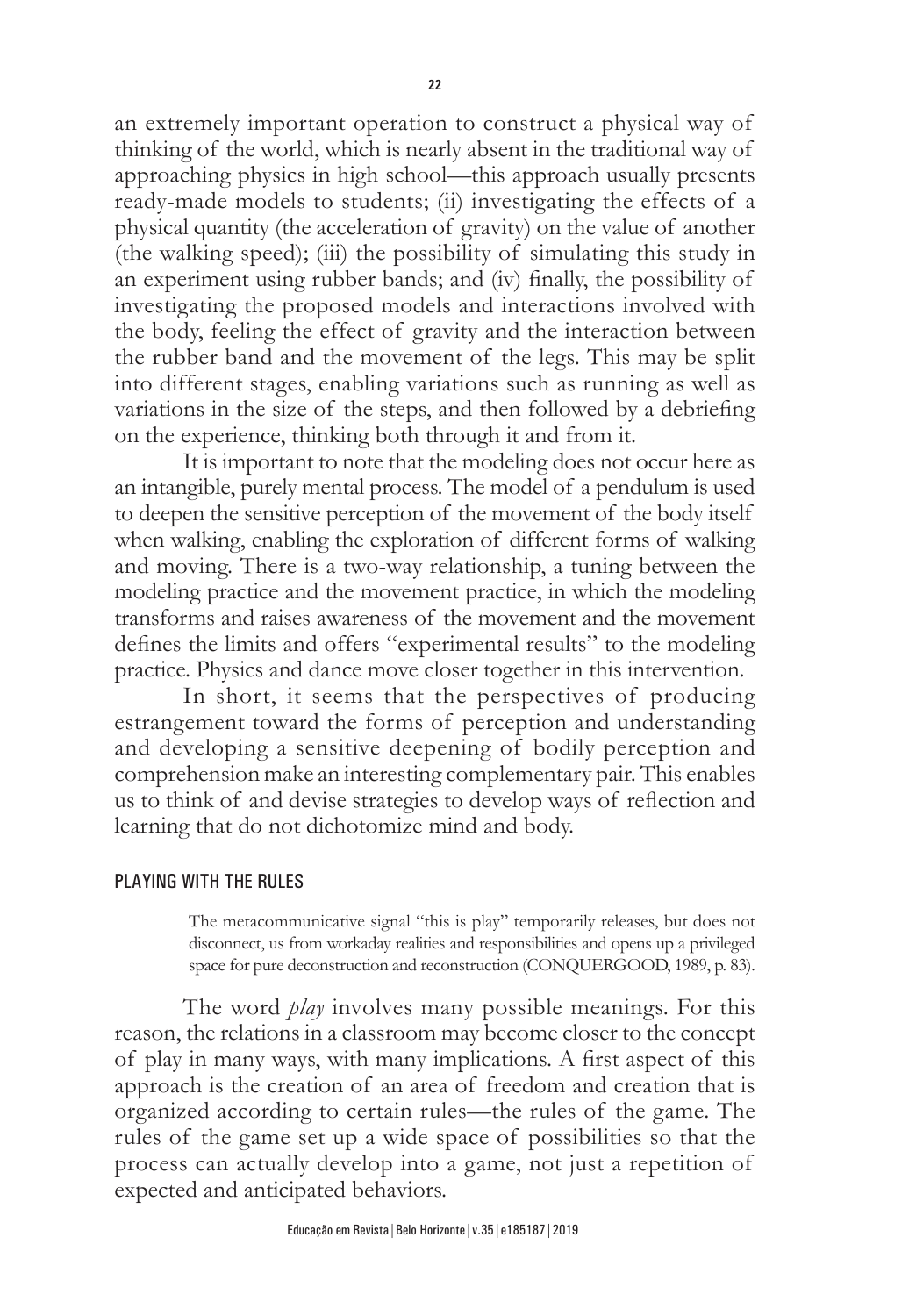However, not every game has rules that are known or defined. For instance, as occurs in children's games, sometimes the very rules of the game are in play and can be transformed throughout their development. Furthermore, the distinction between play and "real life" is not always clearly established. Sometimes we take part in a play established by others unwillingly and unconsciously, which Richard Schechner (2002, p. 106) calls dark play, as in the *Invisible Theater* of August Boal. The "real world" can be metaphorically thought of as a game. In this metaphor, the scientific activity (the natural sciences herein) is associated with the effort of discovering the rules of this game, which are more commonly thought of as fixed (the "laws of nature," which may also have a probabilistic form instead of a deterministic one). Nonetheless, in some cases even the genesis of these rules may be put into question, as happens in the context of cosmology.

It is in this more open and undefined meaning, regarding the definition of the rules and the limit between fiction and reality, that the concept of *play* comes closer to a critical performative perspective in education. Apparently, if the rules of the game are not sometimes put in play and the teacher remains stable in the role of the one who makes the rules and ensures their correct enforcement without risking playing the game, we lose an aspect offered by the artistic tradition of performance: searching for the cracks where the established norms and rites can be challenged, as well as the relations of power and the ideology they implement and represent.

Interestingly, in the *Art-Science at School* project, two interventions created and performed by the same students aimed to question "the play" through which science aims to allegedly "discover the rules of nature." Nevertheless, since they were carried out at school, they led their creators to have to deal and play with implied rules defining the relations between teachers and students.

> *The first intervention, called Codes, Transformations, and Perceptions, aimed to explore the relationship between the discovery of the rules of a game created by scholarship holders and scientific research, understood as the effort to discover the "world game" rules. In a state school, the scholarship holders of the project presented a series of experiments whose manipulation led to visual effects produced by various physical phenomena. Additionally, they integrated the presentation with their bodies and established a code according to which different actions of the school students in the manipulation of the experiments led them to produce certain sounds through the veiled operation of musical instruments and sound sources. Thus, the intervention created a combination of "real" effects—sometimes apparently by magic—of physical experiments and "surreal" effects that also seemed to be caused by the operation of the same experiments. Thus, the intervention engaged the students in the discovery of the play of causes and orchestrated effects. They had fun while distinguishing the real mechanics of the experiments exposed from the surreal play proposed by the performers who constituted the action.*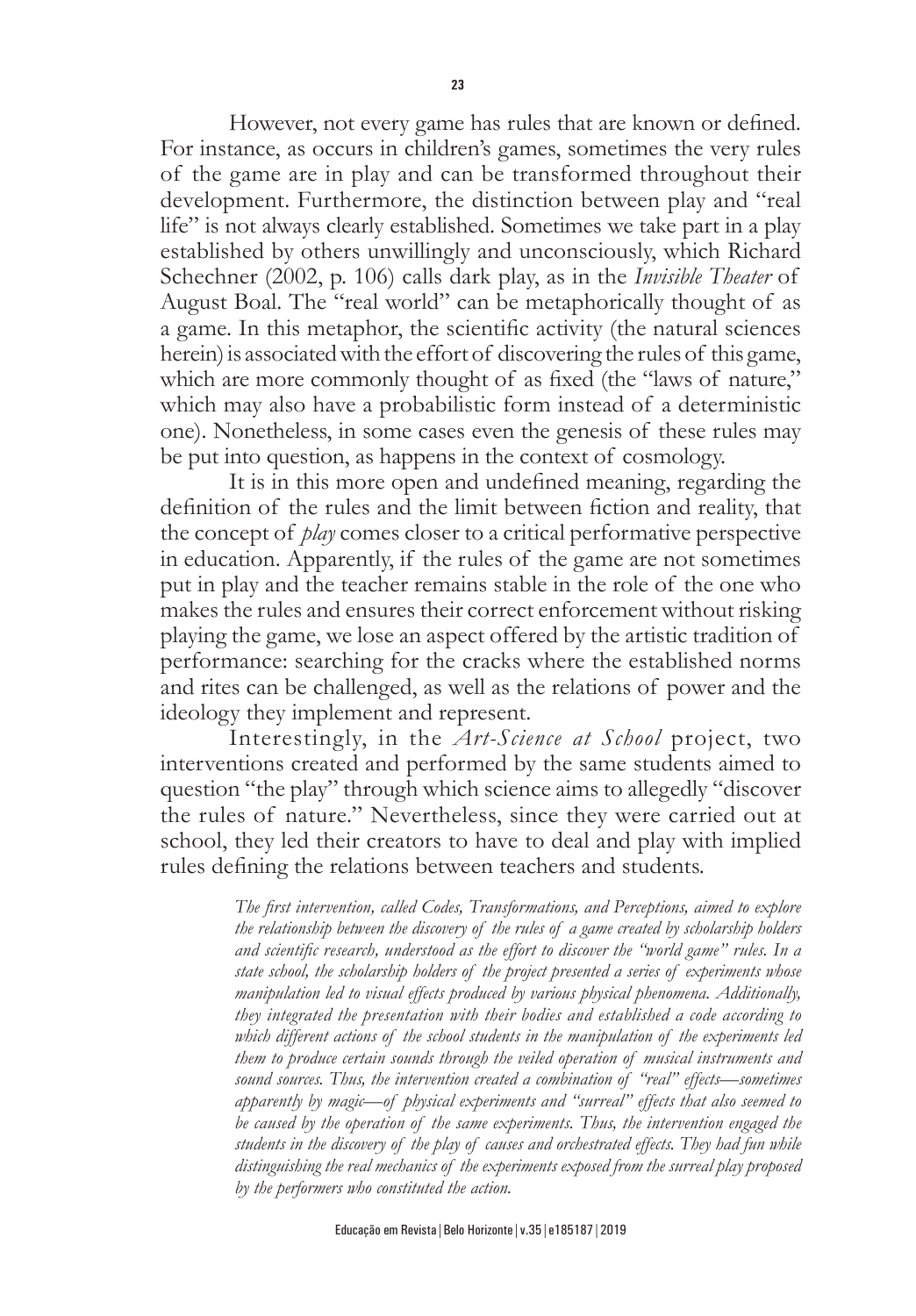*The intervention was performed twice during the Science School Fair. In the first one, the students were already expecting a presentation that had been announced by the school. Disappointed with the observation of a set of experiments with no explanation, they did not build interest in investigating that event. Finally, they simply triggered all the handles they saw in front of them quickly and mechanically, and then they left. After this first "fracas," the performers organized themselves to start their intervention again in the night class before the students arrived at school. They remained there, together with the set of experiments, as part of the school landscape, without any notice, hoping to be discovered. Each student who arrived then interacted with a part of that installation. Little by little, a collective curiosity grew about what it was. Every small discovery that was produced was then a source of joy and pleasure. The discovery of a specific action that blew a horn in a seemingly automatic way started a comical play of repetition. The student operated the mechanism and observed the seemingly mechanical movement of the performer's playing the horn, making explicit the ironic meaning of the intervention.*

In this investigation activity, it was up to students to unravel the underlying mechanisms and logic of that silent but expressive reality. It did not explain itself, nor did it indicate what was supposed to be done. However, it remained waiting to be discovered, as a metaphor of the scientific research work (at least, according to the epistemological convictions of the intervention creators). The intervention proponents created ways of leading the students to somehow relate to the installation, without explicitly guiding what "must be done," allowing the game rules to be defined from the play itself. The students acted on the installation that was constructed, and the installation acted on the students, leading them to gradually find the codes that would enable them to relate to it.

The interaction logic *emerging* from a given arrangement of agencies (in an analogy to Andrew Pickering's idea of performativity in science) clearly appeared in the second intervention, called *Rhythmic Sensorial Transformer:*

> *The scholarship holders devised an electronic musical instrument (a styrofoam box attached to some sensors and a loudspeaker), operated by putting the operator's hands close to or far from the instrument sensors without physical contact. An Arduino microprocessor converted the distance information picked up by the sensors into various frequencies of sound of a duration and pattern of variable repetition. The way the students were exposed to this installation was thought of in order to allow them to discover and invent their way of interacting with the object. This would avoid the habit of explaining and normalizing action: It was put in a corner of the school patio with no announcement, waiting to be discovered. There was a banner reading "touch without touching" next to it. When the intervention video was watched, it was fun to notice how the school students discover the instrument and start to actually make music with it, creating and dancing to different rhythms, as well as the intervention creators' expression of surprise when they found that the play they had proposed was working: "Hey, people are really making a sound, man! The guys are making music; can you believe that?" After that, some volunteer students*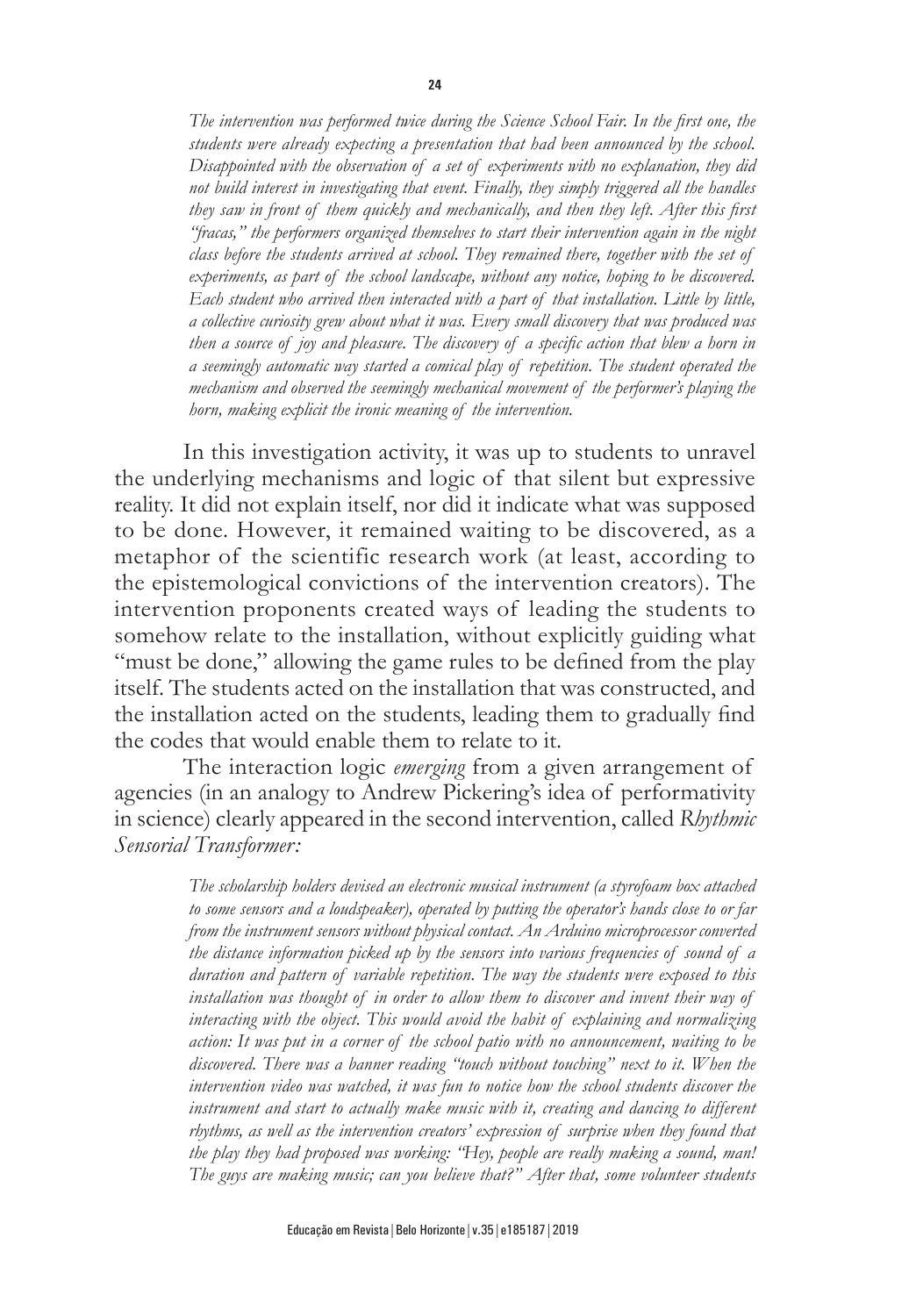*participated in developing a workshop to use the Arduino microprocessor and discussed how the sensors and mechanical waves worked. They enabled the sensor to "notice" from a distance, providing means for the students to create their own contraptions.*



**FIGURE 3.** Intervention of the Art-Science Project at School: Rhythmic Sensory Transformer. Photograph extracted from a video made by Fernando Cezar M. Cesar and Bruno Chida.

By not normalizing the action, the intervention subjects also took their own proposed risks in the play, and thus lived the expectation and joy of their participation. For a short period, the center of the agency was neither the intervention proponents nor the students, but the musical instrument they created. It provided tuning between sounds and movements from a play of pre-programmed sound answers with the students' participation. We might wonder whether the students would have actually explored the potentialities of the instrument they built if they had only been introduced to it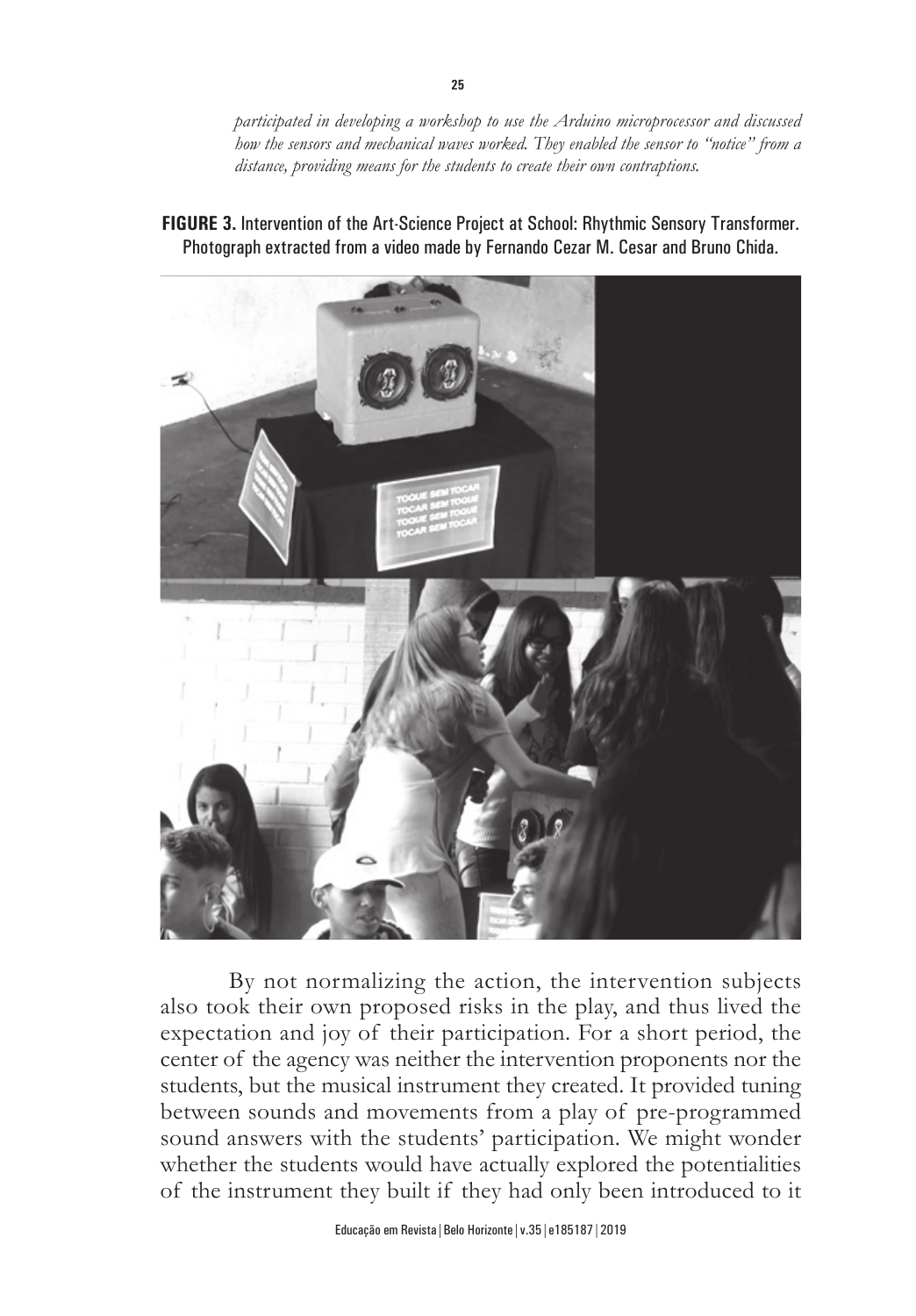by an explanation of how it operated instead of the discovery game they played. The tacit way the game was constituted promoted a type of relationship based on the freedom to act and interact, not the obligation to follow orders. To achieve this, intervention proponents investigated a great creative effort to make the play highly attractive and inviting. The intervention was configured as an invitation to a workshop where the play with electronic components could be further examined, not only involving an interaction with a pre-programmed black box (or in this case, white), but also the possibility of opening this box and developing new ways of interaction with the sensors.

When creating these interventions, physics teacher-training students develop their sensitivity to a relationship established at the present time and, to some extent, unpredictable; however, it has a logic, a structure enabling one to play, providing pleasure in each encounter. Regarding the kinds of relationships that may be established among teachers, students, and scientific experiments, instead of establishing a relationship in an authoritarian, inhibiting way based on what we believe is possible, correct, and more pedagogical, we should allow the relationship to freely establish itself in a sensitive and creative manner. The fact that we as teachers often engage in more authoritarian and closed dynamics is due to the lack of a repertoire for dealing with other possibilities of encounter.

### CONCLUSIONS

At first sight, the perspective of learning physics in a performative way may seem very abstract, implausible, or only anecdotal, unable to ensure the effective learning of this subject. Considering this issue, I hope that we showed a relatively wide range of possibilities of physical learning through performative processes, in which a thinking, playing-with-situations, creative body is involved.

Moreover, it must be pointed out that the use of differentiated methodologies does not aim to teach "the same thing" in different, more or less efficient ways. Rather, it aims to shed light on what learning, science, and more specifically, learning physics may signify. Based on the pedagogical concepts discussed above, we jettison a dogmatic view of scientific activity focused only on scientific products and reified in a few decontextualized mathematical laws. These rules are devoid of their historical construction process and the complex relations in the process of modeling phenomena. On the contrary, we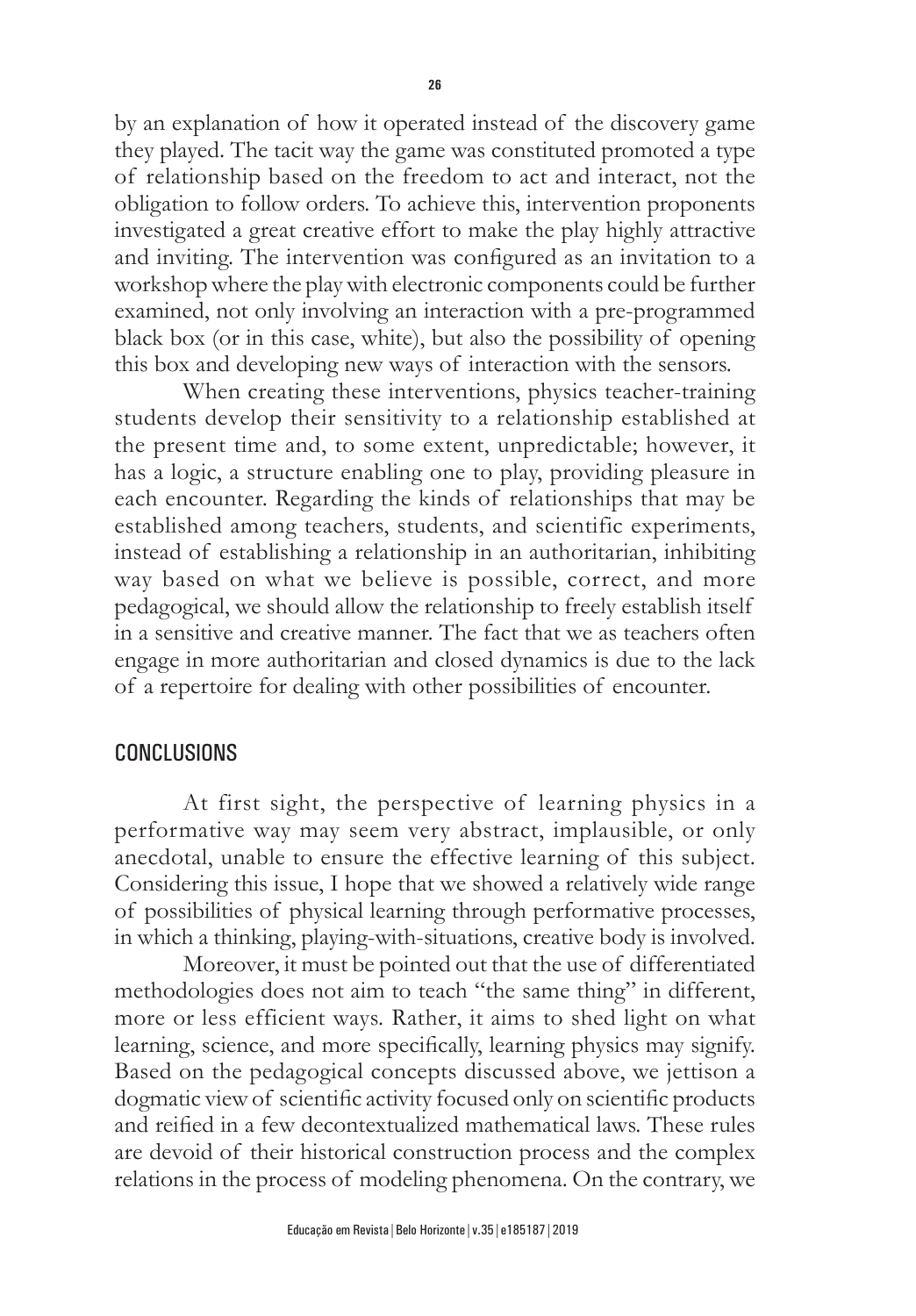seek to value the historical processes of scientific construction and science learning, thus making headway in playing with the multiple agencies involved therein, acknowledging the hypothetical and fictional dimension of scientific thought, the importance of debating and contrasting ideas, the wealth and complexity of the modeling processes, the dance of agencies involved in the relations between the experimental devices and the material world, etc. The perspective presented herein is an open learning space to create new experiences of relations between the subjects who seek to know, learn, and teach, as well as experiences of relations with scientific practice. We sought to contribute other viewpoints, present other images of science, and develop other ways of forming a scientific relationship with the world and an educational relationship with the school.

Evidently, this type of methodology—like any other—does not exhaust the possibilities of understanding the phenomena studied. However, it enables an incarnated type of understanding very often absent in other ways of learning. It seems as if classroom education must be supported in the relationship between the subjects in collective forms of learning, thus responding to an urgent need in an increasingly virtual world, where physical and bodily encounter spaces are increasingly rare.

The experiences with these methodologies have had a marginal role in the school training processes so far, whether they are presented as an elective teacher training course or as the production of a few interventions in basic education schools. We are clearly far from the Pineau perspective of integrating performative methodologies into the curriculum "similar to how writing has been articulated." This marginal aspect makes sense when associated with interventions focused on causing tension and shifting hegemonic forms of pedagogical relations. Despite this scattered, marginal presence, its formative role must be taken into account in teacher training. It develops sensitivity to present-time encounters, dynamics that are not limited by hierarchical, authoritarian relations so as to promote autonomy and risk-taking in proposing new strategies, and a less dogmatic relation to scientific knowledge. These interventions sought to create practical spaces of rehearsal and reflection in basic education, involving scholarship holders, interns, students, and teachers and regarding new possibilities of relationships between subjects, the school space, and scientific knowledge. In spite of an educational policy vehemently opposed to the principles defended herein, I hope that such experimentation and reflection may find a space to come to fruition.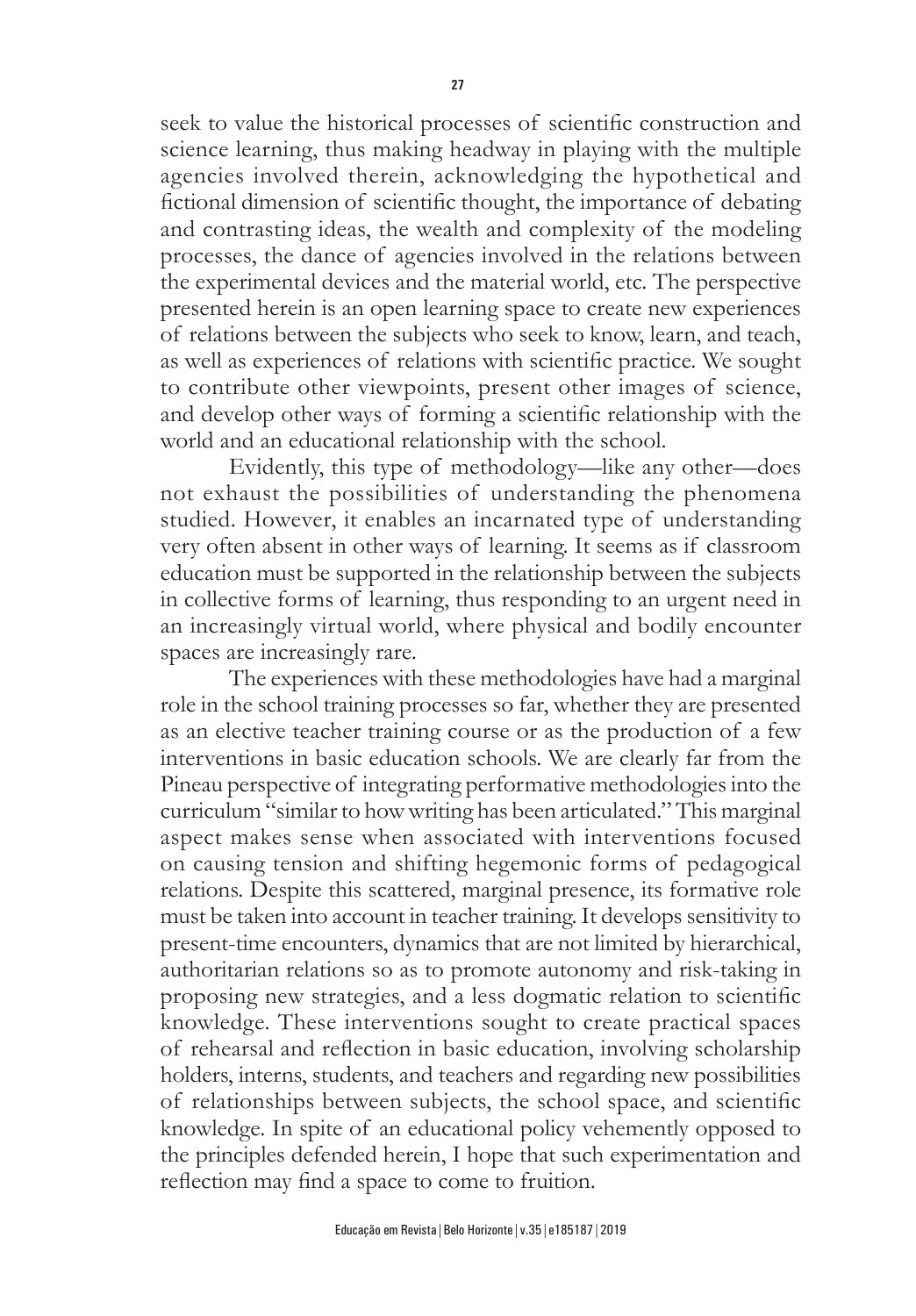## ACKNOWLEDGMENT

Members of the Art-Science Project at School; State School Major Arcy; State School Levi Carneiro; State School Walfredo Arantes Caldas; IFSP; Research Group Esbrina (Universitat de Barcelona).

## **REFERENCES**

AUSTIN, J. L. How to Do Things with Words. Oxford: Oxford University Press, 1962.

BACHELARD, G. O novo espírito científico. In: BACHELARD, G. **Os Pensadores** v. XXXVIII. São Paulo: Abril S.A., 1974.

BARONE, T.& EISNER, E. W. **Arts Based Research.** Los Angeles: Sage, 2012.

BRECHT, B. **Estudos sobre teatro**. Rio de Janeiro: Nova Fronteira, 1978.

BUTLER, J. **Bodies that Matter**. New York: Routledge, 1993.

BUTLER, J. **Cuerpos aliados y lucha política**: hacia uma teoría performativa de la asamblea. Espãna: Paidós, 2017.

CAMPOS, A. M., MEDEIROS, JONAS, & RIBEIRO, M. M. **Escolas de Luta**. São Paulo: Veneta, 2016.

CHAUÍ, M. **Experiência do pensamento**: ensaios sobre a obra de Merleau-Ponty. São Paulo: Martins Fontes, 2002.

CONNELLY, M. F., & CLANDININ, J. D. Relatos de experiencia e investigación narrativa. In: LARROSA, J. (ed.). **Déjame que te cuente**: ensayos sobre narrativa e educación. Barcelona: Editorial Laertes, 1995.

CONQUERGOOD, D. Poetics, play, process and power: The performative turn in anthropology. **Text and Performance Quarterly**, 9, 1, p. 82-88, 1989.

CREASE, R.P. **The Play of Nature**: Experimentation as Performance. Bloomington: Indiana University Press, 1993.

CROCHIK, Leonardo. **Educação e ciência como arte**: aventuras docentes em busca de uma experiência estética do espaço e tempo físicos. 2013. Tese (Doutorado em Ensino de Física) - Ensino de Ciências (Física, Química e Biologia), Universidade de São Paulo, São Paulo, 2013.

DOMINGO, J. C. Profundizar narrativamente la educación. In: SOUZA, E. C. de. **(Auto) Biografias e documentação narrativa**: redes de pesquisa e formação. Salvador: EDUFBA, 2015.

EDGERTON, S. Brunelleschi's mirror, Alberti's window, and Galileo's 'perspective tube'. **História, Ciências, Saúde - Manguinhos**, 13, p. 151–179, 2006.

FREIRE, P. **Ação cultural para a liberdade**. Rio de Janeiro: Paz e Terra, 2001.

GALILEI, G. **Diálogo sobre os dois máximos sistemas do mundo ptolomaico e copernicano**. Tradução de Pablo Mariconda. São Paulo: Discurso Editorial, 2004.